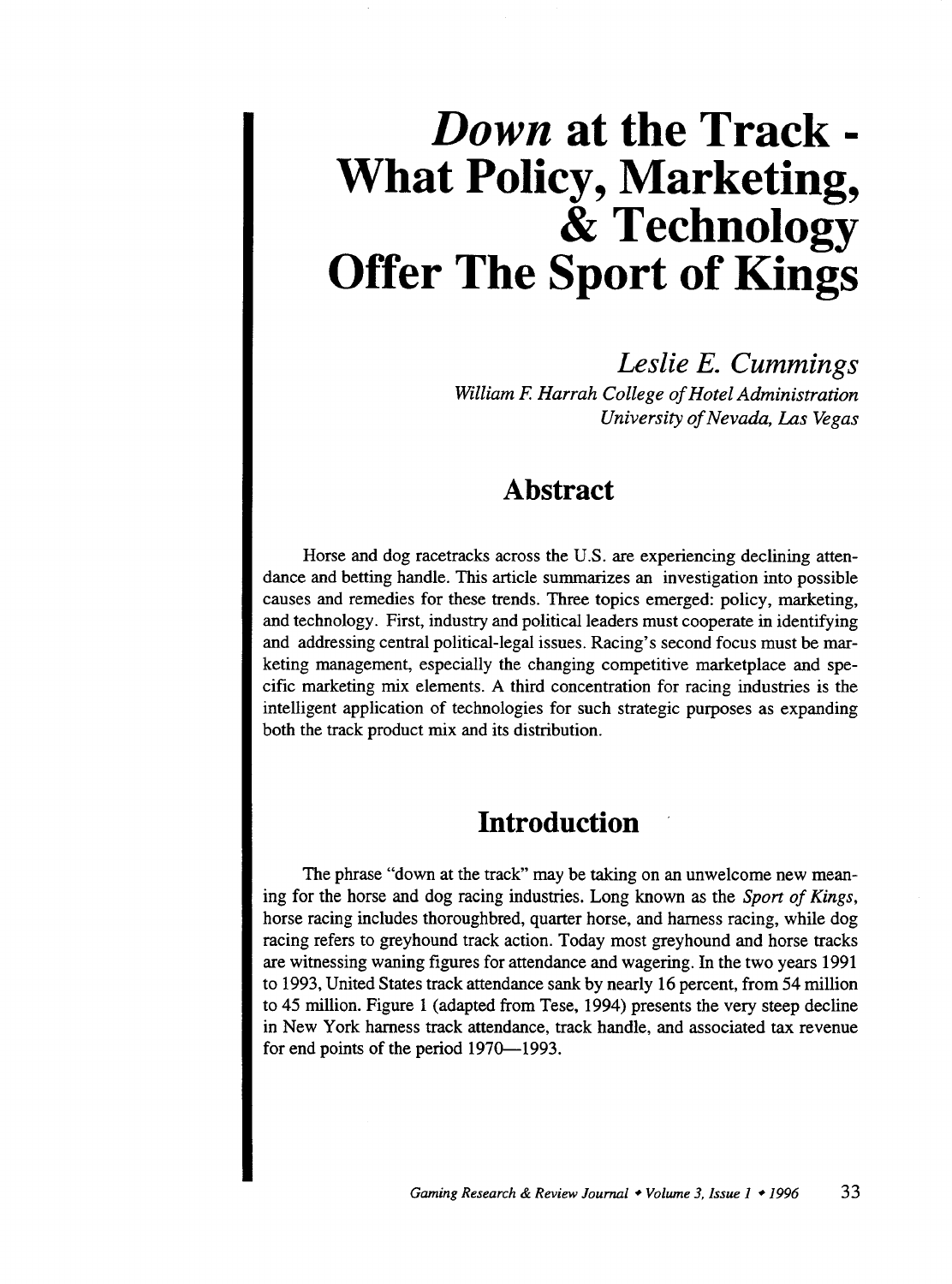

While racing figures slide, betting on sports in general continues to soar. For example, during the ten years 1983 to 1993, the total volume of race and sports book wagering in Nevada has more than quadrupled (Motu, 1995b). Nevada sports book wagering specific to racing slid from \$515 million in 1993, to \$507 million in 1994, as illustrated in Figure 2. In contrast, during the same period, state sports

book betting overall flourished, moving up over ten percent from 1.9 billion dollars in 1993 to 2.1 billion dollars in 1994 (Dodril, 1994).

What can the struggling racing industries do to strengthen their chances of survival? The objective of

# **The objective of this paper is to communicate an integrated, comprehensive, and coherent view of industry choices.**

this paper is to communicate an integrated, comprehensive, and coherent view of industry choices. In the face of predictions of continuing decline for the racing industries, Thomas Joy, owner/operator of Windsor Raceway in Ontario, responds this way: "You don't get rewarded for predicting a flood, you get rewarded for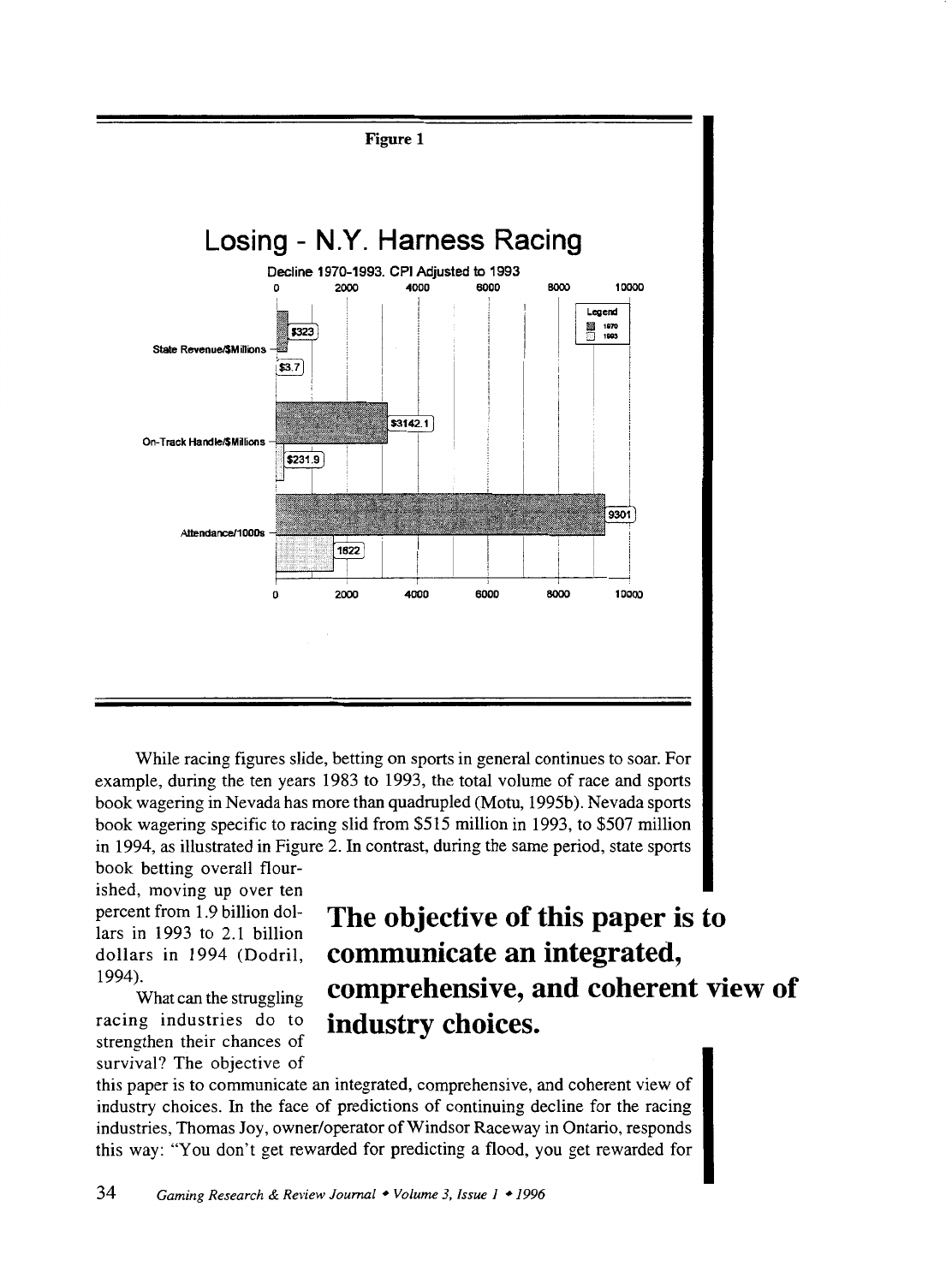building an ark" (McQueen, 1995b). Racing's ark may be constructed with an integrated, intelligent mix of the three key forces examined in this paper. The forces of (1) political-legal action, (2) marketing management, and (3) technology application are unavoidably intermeshed (see Figure 3). Each force represents both tools for industry strength and obstacles erected by stakeholders and/or used by opponents and competitors. The racing industries' ability, coordination, and timing in using the forces as tools is their most urgent and high stakes race. Their



performance will determine whether the horse and greyhound racing industries enjoy recovery, fade to an also-ran stature, or stumble completely out of the gaming race. The first force to be profiled is political-legal action. Second, marketing management considerations for racing are addressed. Finally, the paper highlights types, characteristics, and targets of technological applications in racing.

# **Racing and Political-Legal Action**

As public policy, legalized gaming generally must be justified as a social contributor. In New York state, for example, harness racing is a private, for-profit entity and, as such, has a state constitutional requirement to provide revenue for the support of government (Tese, 1994). Racing has enjoyed a relatively broad acceptance by state legislators as a form of gaming. Until recently, racing often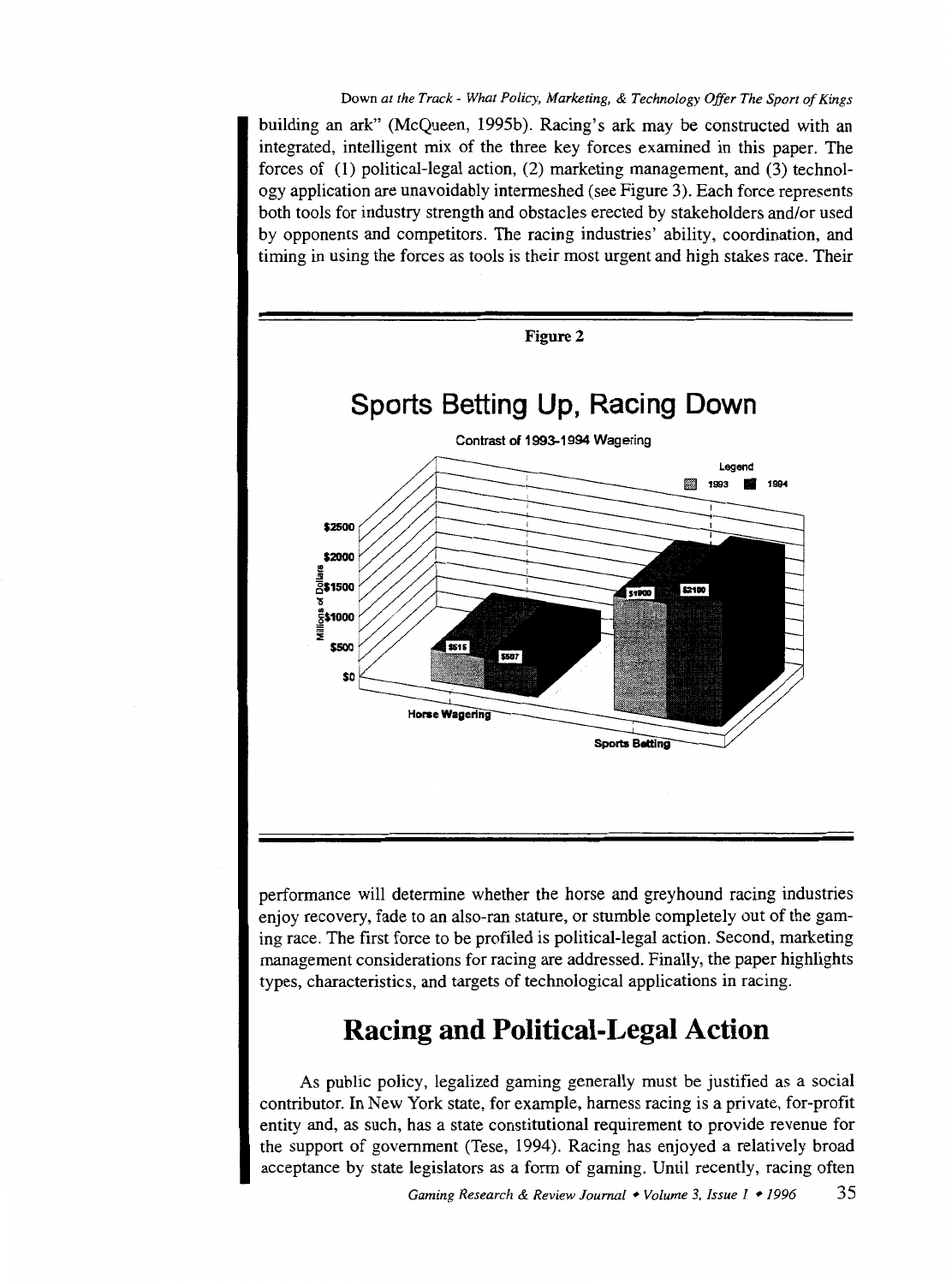was the **only** legal gaming in town. With the exception of charity bingo, horse racing is allowed by more states than is any other form of gambling-including



lotteries. By 1983, 33 states already had legalized horse racing. A decade later, 44 of the 50 states permitted at least some form of horse racing. In addition, nineteen states had legalized greyhound racing by 1993, up nearly 36 percent from a decade earlier (see Figure 4, adapted from Vallen, 1993).

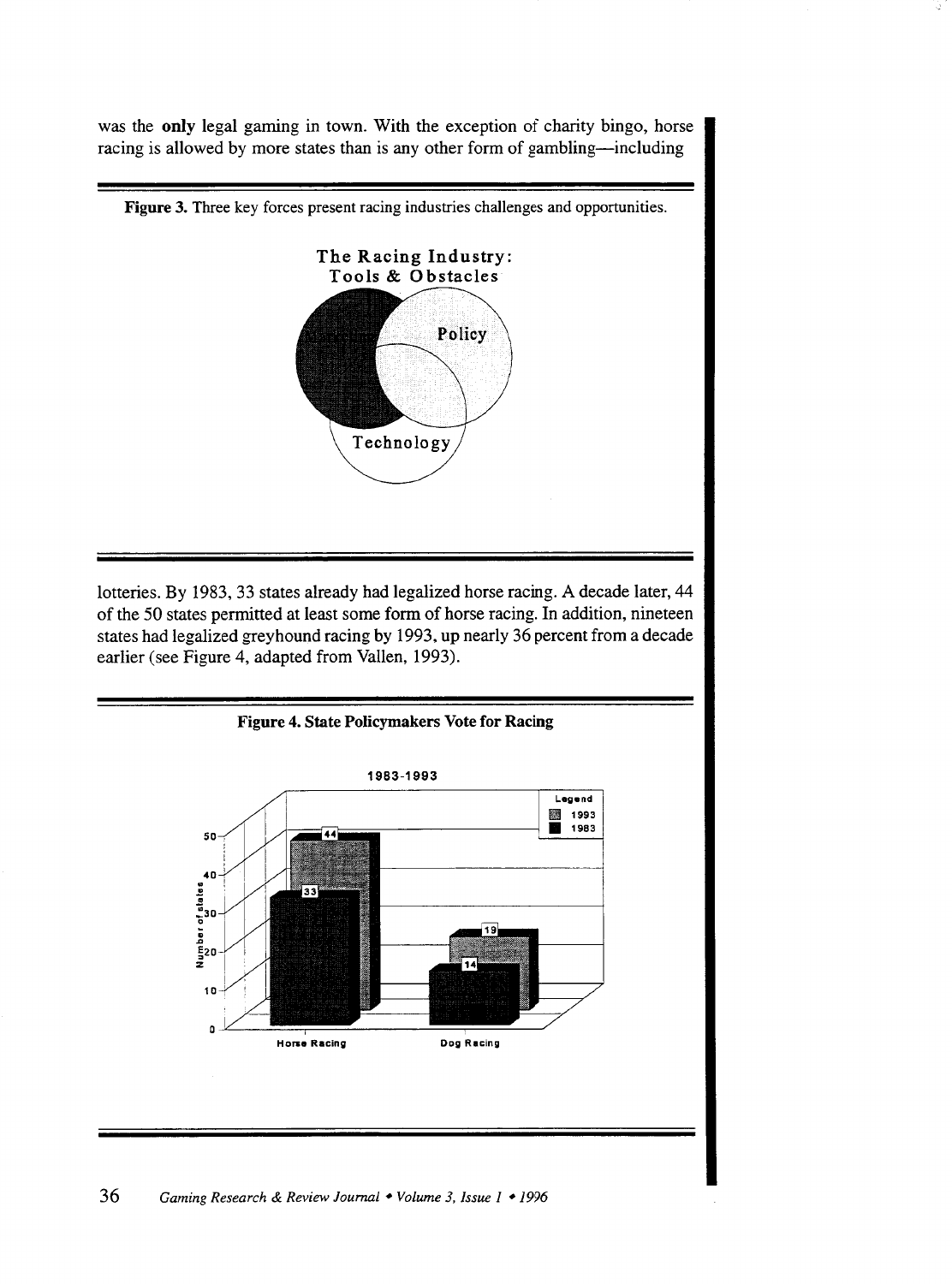#### Down *at the Track- What Policy, Marketing,* & *Technology Offer The Sport of Kings*

Despite this seemingly smooth ride, the political-legal environment surrounding racing industries is made turbulent by many forces-from community and state economics, to encroaching competition, and from infighting for protection and control, to issues of racing history and tradition. Table 1 lists five ideals and, correspondingly, five hurdles for racing policy makers and regulators operating within this policy environment. These can be summarized as follows: (1) a need for long-range vision, (2) an urgent call for stakeholder cooperation, (3) a need for efficient, effective fmancial management, (4) a requirement of greater knowledge on administration and controls in gaming, and (5) the necessity of an expanded understanding and employment of marketing.

| 1 | <b>Ideals</b><br>A detached, future-oriented vision by<br>policy-makers and promulgators                                                        | 1 | <b>Hurdles</b><br>Short-sighted, reactive, irresponsible<br>and/or self-serving gatekeepers                                                                   |  |  |
|---|-------------------------------------------------------------------------------------------------------------------------------------------------|---|---------------------------------------------------------------------------------------------------------------------------------------------------------------|--|--|
| 2 | Ability and willingness of stakeholders,<br>heretofore racing competitors, and policy<br>makers to work cooperatively                           | 2 | Dueling stakeholders - over control of<br>simulcasting, broadcasting, betting<br>locales and                                                                  |  |  |
| 3 | Efficient fiscal management with sufficient<br>gaming handle and purse size to assure<br>reasonable product quality and participant<br>survival | 3 | Bloated bureaucracies, success-<br>defeating regulations, a gap between<br>expenses and income, declining<br>appealconfigurations, taxation, etc.             |  |  |
| 4 | Understanding of gaming management,<br>controls, technologies, and policies to<br>ensure integrity of play and administrative<br>reach          | 4 | Fear that gaming is out-of-control -<br>e.g., concerns of lack of race integrity<br>(fixing, tampering) use of gaming<br>machines by minors, unregulated play |  |  |
| 5 | Marketing knowledge, including<br>appropriate game mixes and distribution to<br>promote optimal play                                            | 5 | Indifference to patrons. Confusion in<br>identities (patrons, business<br>objectives). Fears of cannibalizing on-<br>track betting                            |  |  |
|   |                                                                                                                                                 |   |                                                                                                                                                               |  |  |

Table 1. Racing Regulation: Ideals and Hurdles

The political-legal environment of racing also involves a wide range of stakeholders, including those involved with track operations, others involved with racing stock (trainers, handlers, jockeys, owners, breeders), legislators, regulators, as well as potential recipients of tax proceeds. All are concerned by the declining attendance, revenue, and profit figures. But factions are jockeying for power and take opposing stands on such racing policy issues as distribution, integration of non-racing games, purse sizes, tax collections, jockey insurance, player issues, and so on (Pope, 1994; Siraco, 1994). And many stakeholders oppose any change, rooted as they are in a racing culture of prickly pertinacity chained to nearlyritualized track traditions.

The New York City Off-Track Betting Corporation (NYC OTB) provides an example of the scope of political-legal problems. During the 1993 New York City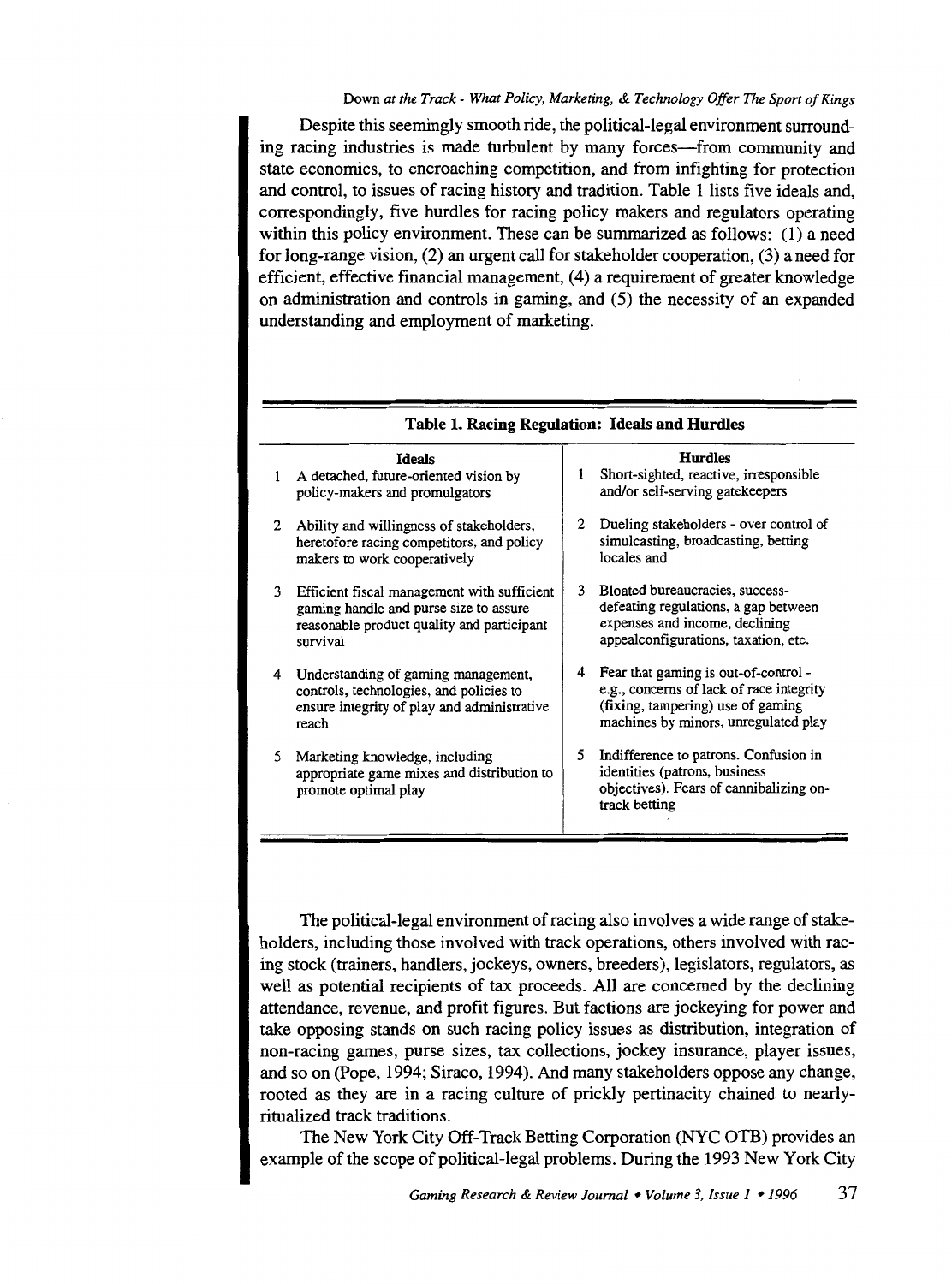mayoral race, then-candidate (subsequently elected) Rudolph Giuliani accused the NYC OTB of being "the only bookie operation in the world that was losing money" (Doocey, 1994). Acting NYC OTB President Robert Palumbo agrees: they operated at a \$5.1 million deficit on a handle of \$811.4 million and a net revenue of \$199.3 million, bringing the corporation to the verge of bankruptcy. Palumbo's problems include a mandate that the city and state run race operations (instead of individual tracks) with a structure that is top-heavy and blatantly excessive in labor costs. Other hurdles include archaic regulations restricting race distribution (such avenues as TV broadcasting, selling private video signals), spiraling competition for gaming dollars, and a long-standing feud with the New York Racing Association that interferes with event coordination (Doocey, 1994).

As a second example of complex political-legal matters, consider the issues surrounding whether to permit placement of gaming machines such as lottery or poker systems-or even an entire casino--at a racetrack. Just a few of the policy concerns are vagaries in existing legislation, licensing precedents, potential cannibalism of track revenue, access by juveniles (underage gaming), and administrative control issues. One casualty to such challenges is Chicago's showcase Arlington Park racetrack, which remained dark in 1995 for lack of unity in attempts to bring a casino to the track. Park Chair Richard Duchossois claims that without a casino, the encroaching riverboats will slash the track's revenue by 25 percent (Siraco, 1994).

Regina Exhibition Park in Saskatchewan provides an instance of intermediate acceptance, but with initial heavy-handed policy interference. Here a casino was opened adjacent to the parimutuel facility, but seemingly-groundless jurisdictional regulations originally prohibited alcoholic beverages from moving between the track and casino rooms. Before the beverage law was rescinded, the racing facility handle tumbled 23 percent (Doocey, 1995b).

Danny Adkins, overseer for a West VIrginia greyhound track, believes that policy-makers should include non-race games at tracks. He explains that before the introduction of video poker at his track, the prevailing opinion was that poker would cannibalize wagers that otherwise would be bet on the greyhounds. "It's been just the opposite . . . people are coming in to play video poker, but they are also getting into the parimutuel pools," marvels Adkins. Referring to three area tracks (two greyhound, one thoroughbred), Adkins exclaims:

*"We were definitely going downhill on live racing, at least until last September when we were given legislative approval to install video poker machines. Since the beginning of that experiment, our handle on live racing and our simulcasting network is up four percent .* ... *Even more astounding is that our attendance is up 23 percent. Now that was a shocker." (More tracks, 1995)* 

Clearly, transitions from ideas to policy proclamation to promulgation require interpretation and compromise on such ideas and ideals as "benefit" and "the people," for which definitions depend on who is responding. Among the challenges for stakeholders are to educate themselves, to be open-minded, and to come to cooperative agreements. Also required is a meaningful grasp of the potential market for race betting and how to appeal to and retain it.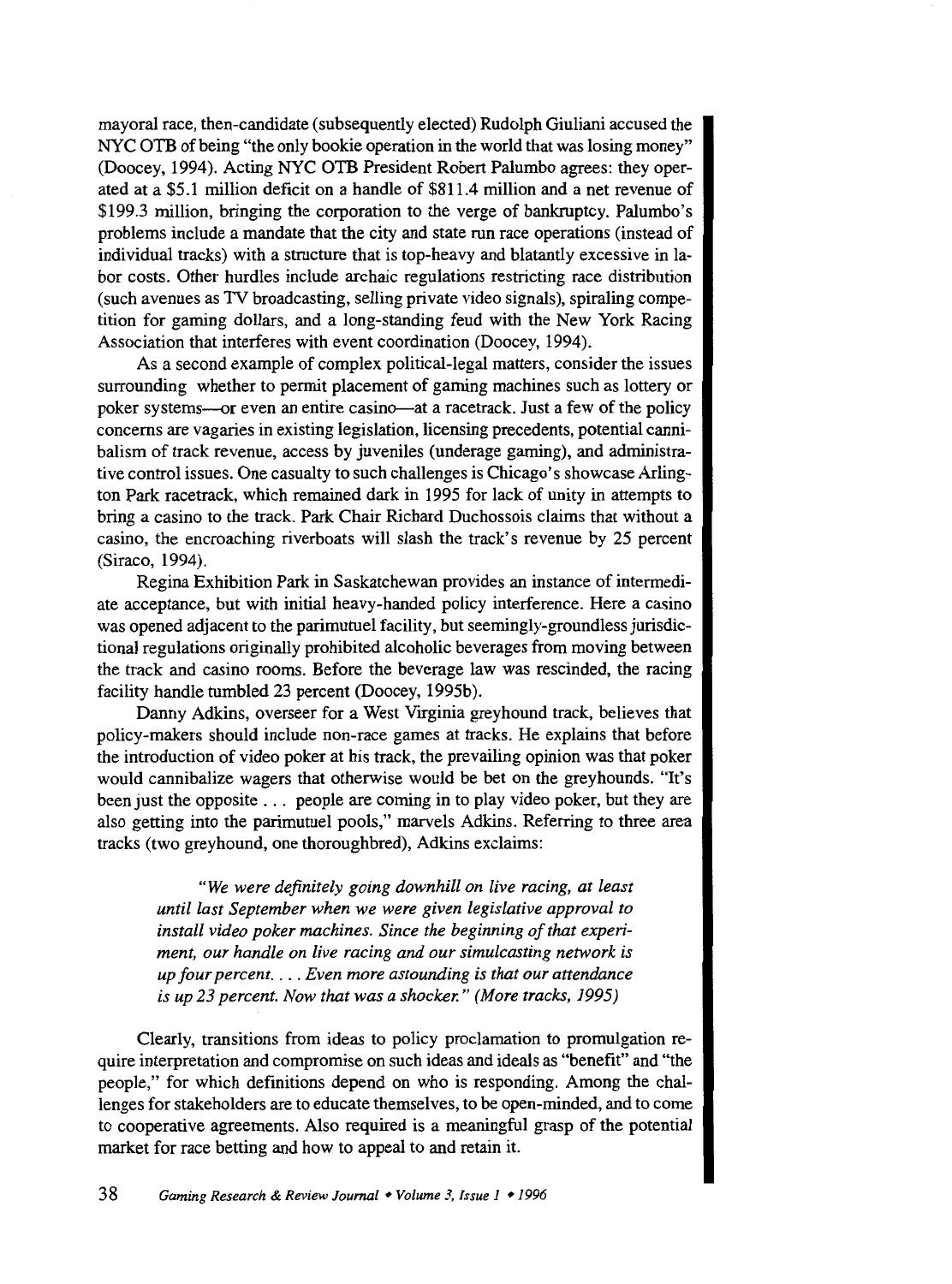# **Marketing Management**

The marketing management mandate for the racing industry is to identify and address competition; to concentrate on knowing, winning, and serving current and prospective patrons; and to place a fresh, intelligent emphasis on contemporary marketing management.

### **Competition for Racing-Gaming**

From track gaming handle to concessions sales, racing industries spokespersons blame their trackside revenue slide on competitors who they fear are siphoning in the same players who formerly bet the races. Competitors include state lotteries, riverboats and other casinos, or even sports teams. Indeed, studies show

# **Among the challenges for stakeholders are to educate themselves, to be open-minded, and to come to cooperative agreements.**

that race wagering can be negatively effected by such competition. Thalheimer and Ahi (1995) found that competition from a lottery and from professional sports (baseball, basketball, etc.) results in overall declines in both attendance and wagering to proximate racetracks. Mobilia (1992) also concluded that lotteries negatively effect track at-

tendance and total handle. Her results showed that the local availability of a lottery appeared to have no significant effect on real handle *per attendee,* but that players who typically placed relatively small race wagers seemed inclined to switch from track to lottery wagering.

### **Racing-Gaining a Customer Orientation**

The marketing picture of the racing industries resembles a classic portrait of "marketing myopia" (Levitt, 1975). Myopia is a combination of tunnel vision, egocentrism, and neglect of the desires of an industry's current and potential patrons. Myopia leads to industry obsolescence and eventually, demise. Concerned about racing's future, Bruce Rimbo, executive vice president of race track development for Hollywood Park in California, relayed this message at the *1994 Symposium on Racing* in Tucson, Arizona (Doocey, 1995b):

> *"In the past, racing has treated its customers much like Rhett treated Scarlet. We told them we frankly didn't give a damn. But our customers are no longer buying what we are offering. We have to offer them what they want.* "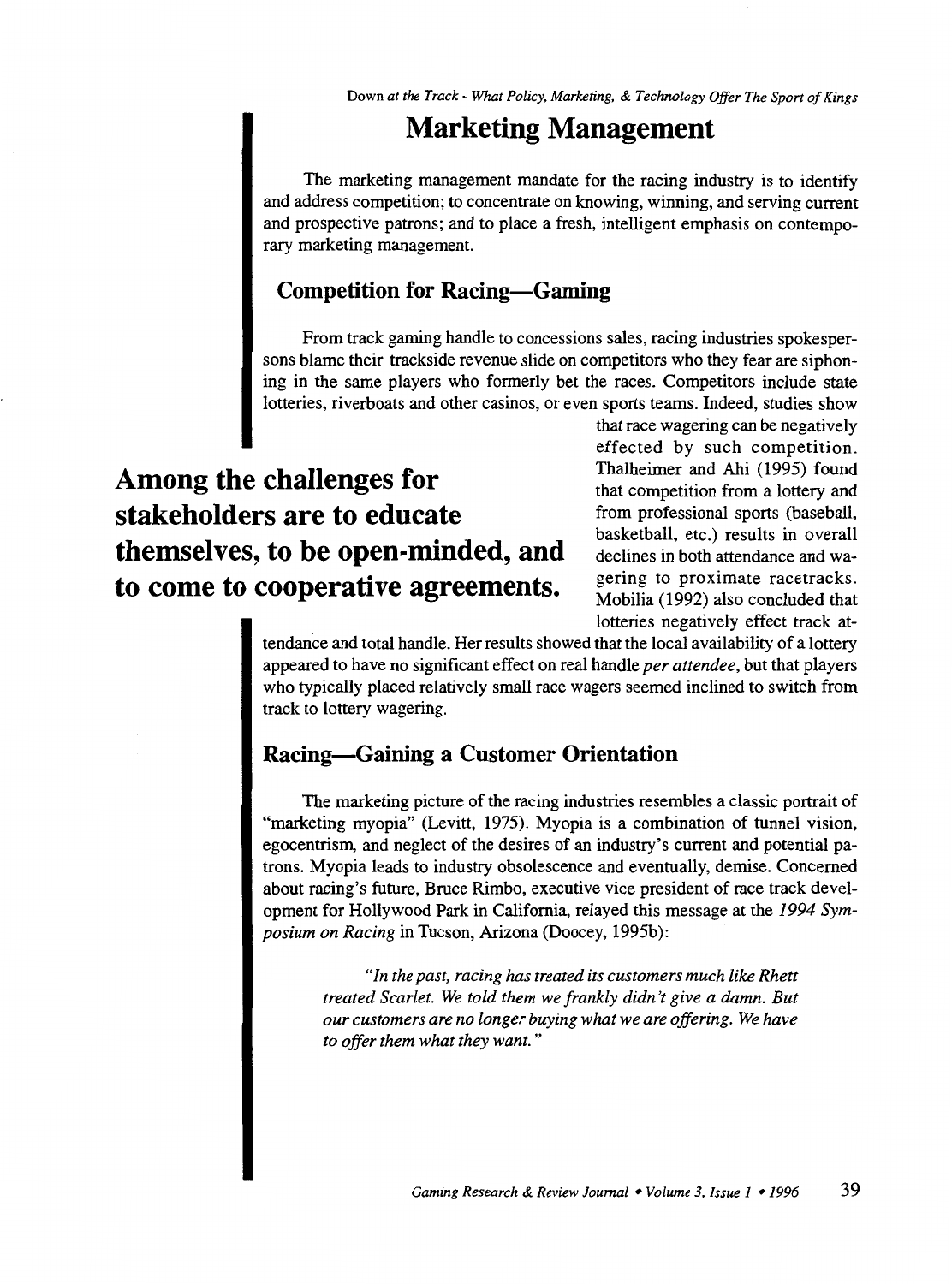### **Contemporary Marketing Foci**

Table 2lists an expanded version of the traditional "four P's" of marketing to six P's distilled from racing and hospitality related resources. These six P's are patrons, products/ product mix, packaging, place, price, and promotions.

Competition from lotteries is not the only battlefront depleting racetrack attendance figures. New gaming legislation and regulation, broadening distribution, and new applications of technologies continue to make virtually week-to-week differences in the gaming marketplace. Marketing plans that are based only on profiles of past and present racing patrons will misinform a competitive response due to the fast-changing nature of the gaming environment. Thus marketing research will be more tentative yet critical than ever before.

#### **Table 2. Marketing Management Foci for Racing**

#### **Patrons**

Traditional players are aging; the average track bettor is a 55 year old senior. California Assemblyman Curtis Tucker (D-Inglewood) summarizes his concern with investing in an industry replete with aging track bettors in these words: "The industry has held up well, but it just won't last much longer. George Burns has held up well, too, but would you invest \$100,000,000 on whether he would live another 100 years?" (Manning, 1993).

Earlier in this century, one would not expect to see Humphrey Bogart or Clark Gable at a slot machine. Instead, these theater heroes might play poker or bet on the horses-games that seemed to require and favor the knowledge and skill of the player. Today's younger player favors lottery and slot type machine games, "no-brainers" with instant gratification that require relatively little understanding and are luck-based (McFadden, 1995; Yoshihashi, 1995).

The evident fickleness of today's new-to-gaming patrons places another set of obstacles on race wagering's future track. According to Cook and Yale (1994), much of the boom in gaming revenue growth may result as a response to the novelty of wagering as a newly-available recreation choice in many geographic areas. A first obstacle is that this growth may bypass racing because track operators have not worked to attract neophyte players. Second, if some new patrons do try track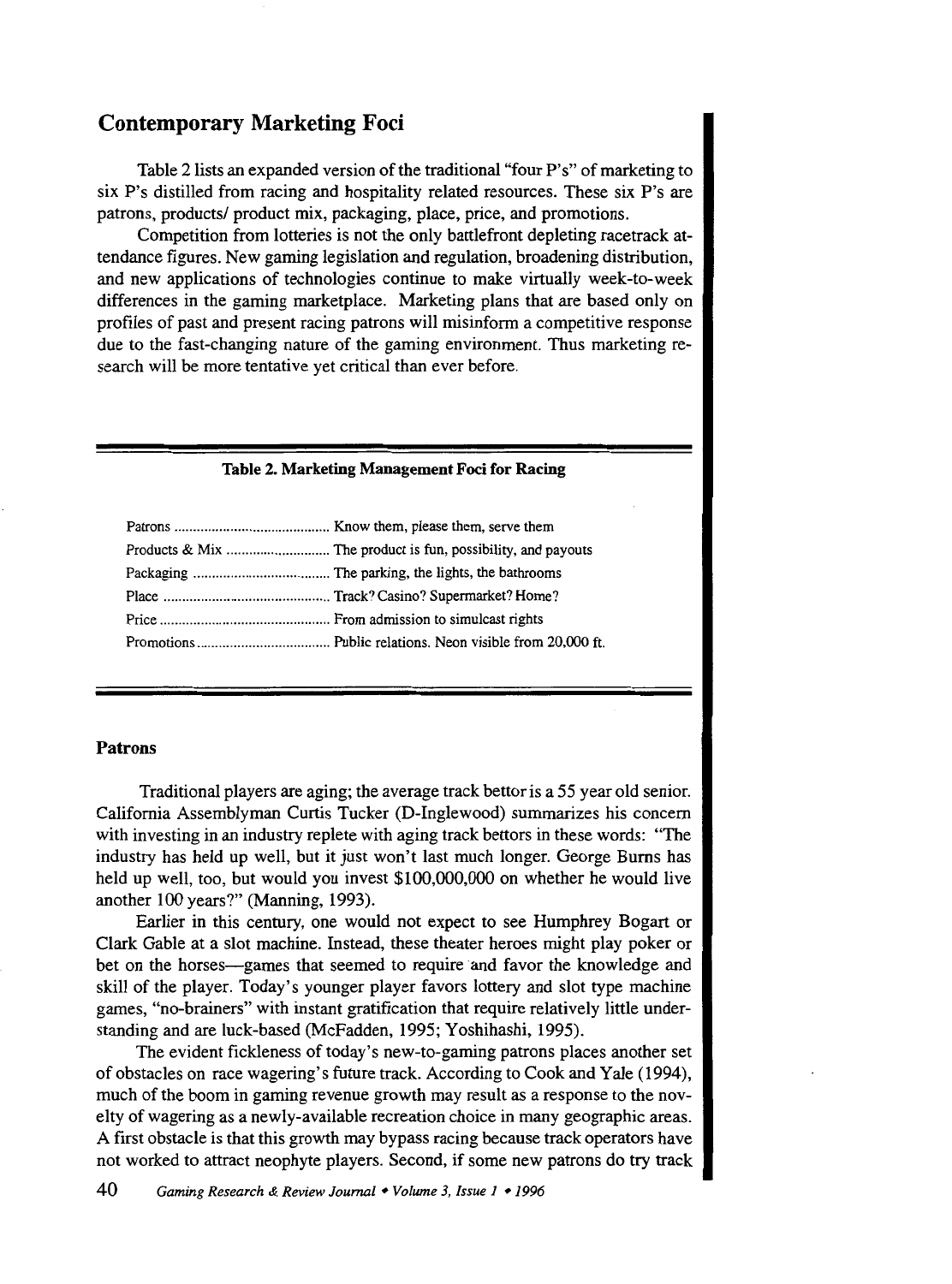wagering, they may follow the pattern of new-sensation seeking vacationers, who tire quickly of their encounter with racing and move on and on for brief flings with whatever games next catch their interest (Bello & Etzel, 1985). Third, these diversion seekers often can be profiled as low stakes garners, a segment that may offer scant loyalty to the racing industry (Cook & Yale, 1994; Mobilia, 1992; Thalheimer & Ali, 1995). One can speculate that with little patron cultivation or redesign of the patron-racing interface, the forthcoming crop of gaming newcomers who are and remain interested in betting live horse and dog races may be inadequate to support the racing industries.

### **Products and the Product Mix**

Many answers are possible to the question: What are the racing industries' products? As one example, those attending the twentieth annual conference of the International Association of State Lotteries defined an attractive gaming product as one that does three things: (1) entices with good value and an opportunity to

... **they should experiment with more new bet types and non-gaming amenities to add interest, sizzle, and patron responsiveness to products for sale.** 

WIN something, (2) provides stimuli and facility to wager, and (3) delivers with good quality and value for patrons' money and recreational time (Bates, 1994). This defmition holds important keys for the racing industry. One is the reference to product quality and value. Research has shown a direct link between quality of races and both track attendance and wa-

gering. Over time, one can expect relatively higher race quality to correspond with higher attendance and betting, and vice versa (Doocey, 1995b; Thalheimer & Ali, 1995). Race quality is linked to track integrity and to the size of purses. In turn, higher purses draw relatively better bred, faster animals, more experienced, known jockeys, and larger fields.

Beyond value, from the viewpoint of some racing purists, the *product* is the sport-greyhounds and horses, the adventure, the smells and sounds, thrills and spills of the track-and by the way, betting on the races. The product is diversion, entertainment, and recreation. On the other end of this continuum are those who define the product and industry objective not as simply getting people into the seats at the track but as netting a solid profit on a healthy gaming handle, no matter what product form sells. These are important distinctions. For example, in arguments about sending live transmissions of a race to TV displays in distant betting halls, purists attempt to block the practice, and the profit-oriented would oversaturate the airwaves with races.

Is the "bet" the racing product? Today one can bet a race finish to *win, place,*  or *show,* or one might bet a combination such as an *Exacta, Trifecta, Quinella,* or *Pick Six.* Wagering industries consultant Mike Shagan suggests that before racing decision makers move to bring in other forms of gambling, they should experiment with more new bet types and non-gaming amenities to add interest, sizzle, and patron responsiveness to products for sale. Instead, industry leaders repeatedly insist that "there is nothing that can be done to make the racing product more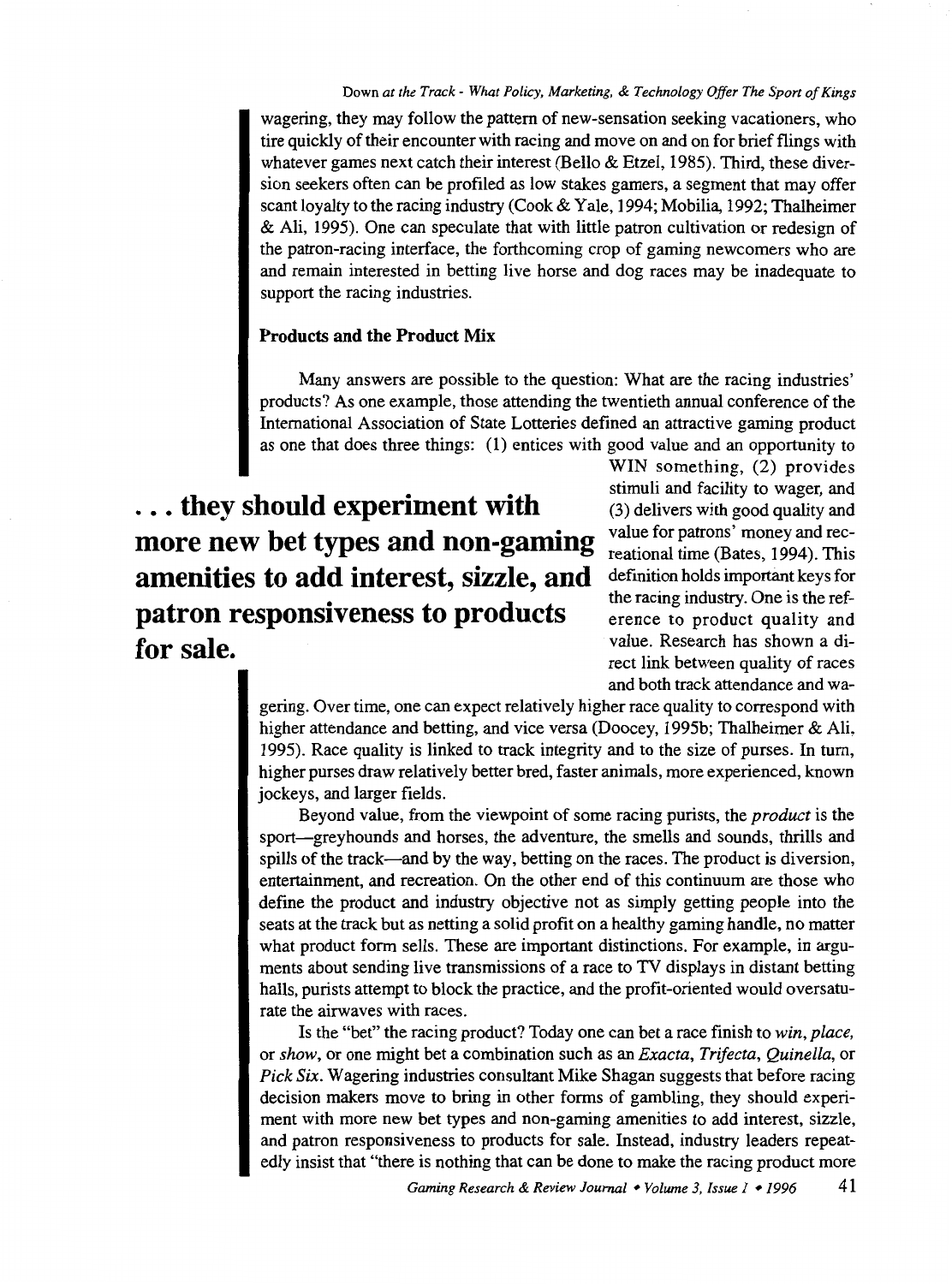competitive in today's entertainment market" (Doocey, 1995b). For example, when former New York Governor Mario Cuomo convened an Advisory Commission on Racing in the 21st Century, the Commission reported that, in regard to the need for new race distances, bet types, etc., their hands were tied because "[t]he current regulatory mechanism has served to frustrate management efforts to attract fans" (Tese, 1994).

### **Packaging**

Either as part of the product or its promotion, it is important to recognize that racetrack facilities comprise a *package.* Grandstands and tracks, etc., are *packaging-a* distinct physical consumer interface that elicits an impression. Many track facilities have become run down, resulting in bleak conditions such as aging facilities, weather vulnerabilities, and dank restrooms. In fact, one article profiling New York City racing facilities referred to them as "considered downright frightening by most of the racing community" (Doocey, 1994). Facility packaging often needs explicit attention, separate from (while in addition to) marketing the race and wagering options. All but the newest tracks must refresh and retrofit to accommodate new betting opportunities, from tele-theaters to video poker terminal lounges. Research in other types of hospitality operations points to the importance of such facility concerns as maintaining the restrooms, remaining attentive to safety (e.g., adequate lighting), providing clear, informative signing, and attending to access conveniences such as valet parking. More successful tracks are flexible, maintain a dialogue with patrons, and invest "significant sums" in packaging improvements (McQueen, 1995b).

### **Place**

The "place" in marketing vernacular refers to distributing the product in order to facilitate a market exchange with consumers. Convenience, access, and exposure appear critical. Today's gaming patrons are increasingly reluctant to travel long distances solely for live racing entertainment (Cook & Yale, 1994: McQueen, 1995b). Given known preferences for convenience, today the question to pose may be: *Where would patrons like to play the races?* Theoretically the player could play not only at the track, but on the riverboat or other casino, at the truck stop, supermarket, or other retail outlet (as with lottery betting), or even at home. Entering the international marketplace, bettors also should be able to bet races beamed-in from other countries, and owners and track operators should be able to distribute their races to other lands. As discussed below, technology holds much promise for the "place" capability of racing.

#### **Price**

Defining the racing product is a must in pricing. Casino patrons report a broad range of descriptions of the "price" of gaming. In intercept interviews with day-trip casino patrons in Atlantic City, patrons were asked about their gaming "budget" (if any) and how they would describe the price of play. Some respondents described the price of play as the amount of a minimum bet. Others viewed price as their approximate budget for gaming for an interval (i.e., one morning).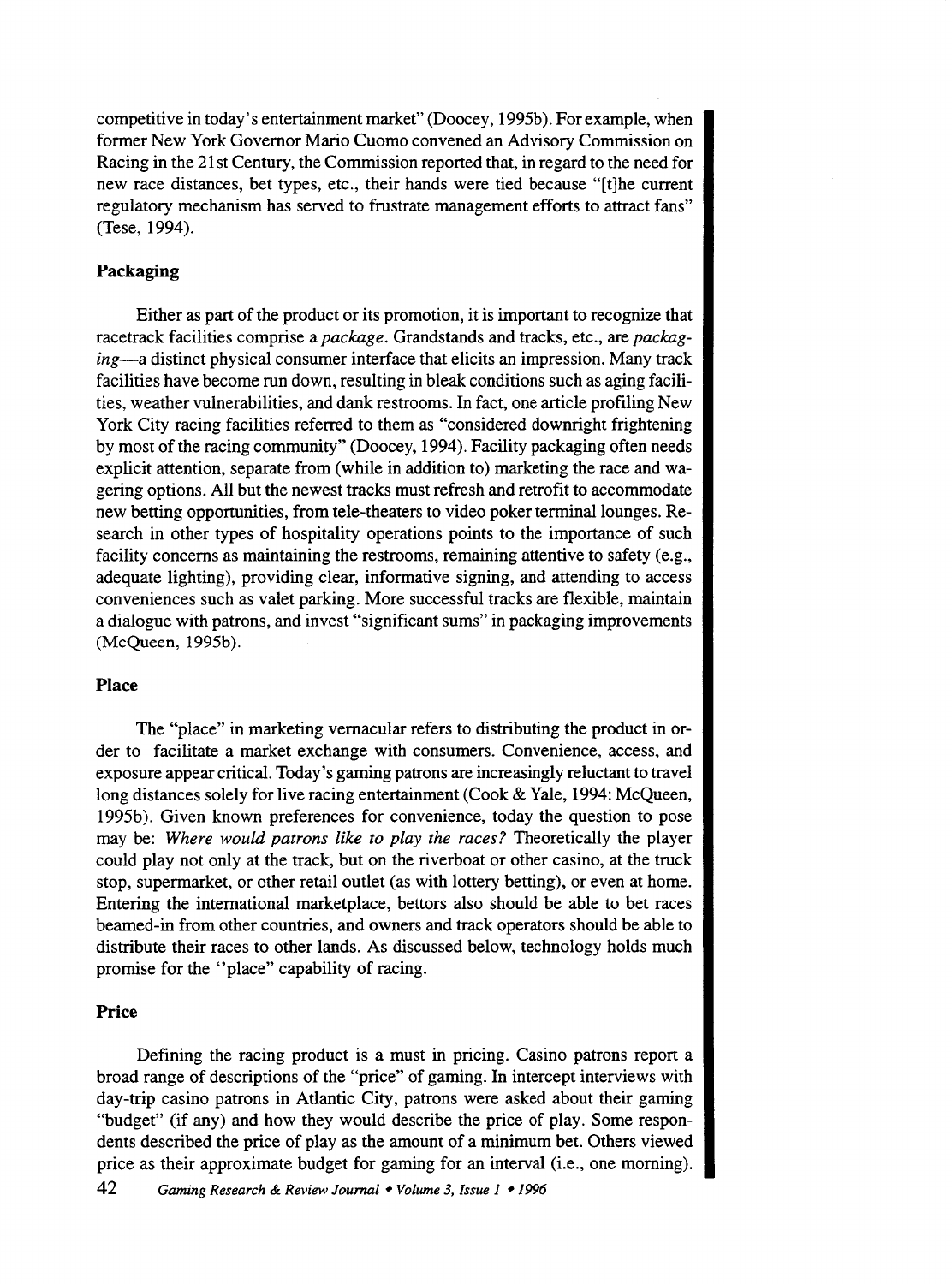Still other players defined their price as what they expected to spend for a specified gaming trip, including travel expenses, food, beverages, concessions, and incidentals. As for price expectations, when asked, many respondents were able to bracket their gaming excursion into a more-or-less defined budget or range of expenditure. Their explanations included vague references to limits or price thresholds on individual cost components (e.g., the price they would pay for a drink), and on their gaming as a whole (Cummings, W. T., personal communication, December, 1995).

Attention to the reasonableness of prices on gaming related products, from admission to beer, appears to be a competitive necessity. This is especially visible at tracks because often players have made a significant outlay just to arrive, park, and enter. Most parks currently have few attractions other than races over which to

**Combining marketing acumen with political-legal vision may keep the racing industry out on the track. But to be competitive, leaders must press into greater service such new tools as digital technologies and emerging microprocessor chips for gaming.** 

"amortize" trip costs. Responding to such price concerns, Dan Bucci (Vice President and General Manager of the thriving Rhode Island greyhound track, Lincoln Park) lowered admission and parking fees and is examining others, such as food, beverage, and souvenir prices.

### **Promotions**

Traditional promotional activities in marketing encompass advertising, merchandising, personal selling, publicity, and public relations (McCarthy & Perrault, 1993). Rather than promoting the industry, however, the racing industries' tend to lament their lot to a degree that could be damaging, both to internal morale and to various publics. Thomas Joy, owner/operator of Windsor Raceway in Ontario, expresses it in these words: "Too much complaining about your predicament only creates your own bad publicity" (McQueen, 1995b).

Taking positive promotional action, Lincoln Park's Bucci studied his patrons. Determining that his racing regulars were fairly constant, he redirected the advertising of his greyhound park toward attracting casino type players rather than the usual racing patrons. Bucci even removed the word "greyhound" from the park's name. In a different type of promotion, to signal its new at-the-track casino, Hollywood Park in Inglewood, California invested in one of the largest existing neon signs-30 by 326 feet. The spectacular sign spells out *CASINO,* not to street-side invitees but to airline passengers on their Los Angeles International Airport approach. Installed on the casino roof, the sign is designed to be visible from 20,000 feet (Albertson & Motu, 1994).

Combining marketing acumen with political-legal vision may keep the racing industry out on the track. But to be competitive, leaders must press into greater service such new tools as digital technologies and emerging microprocessor chips for gaming.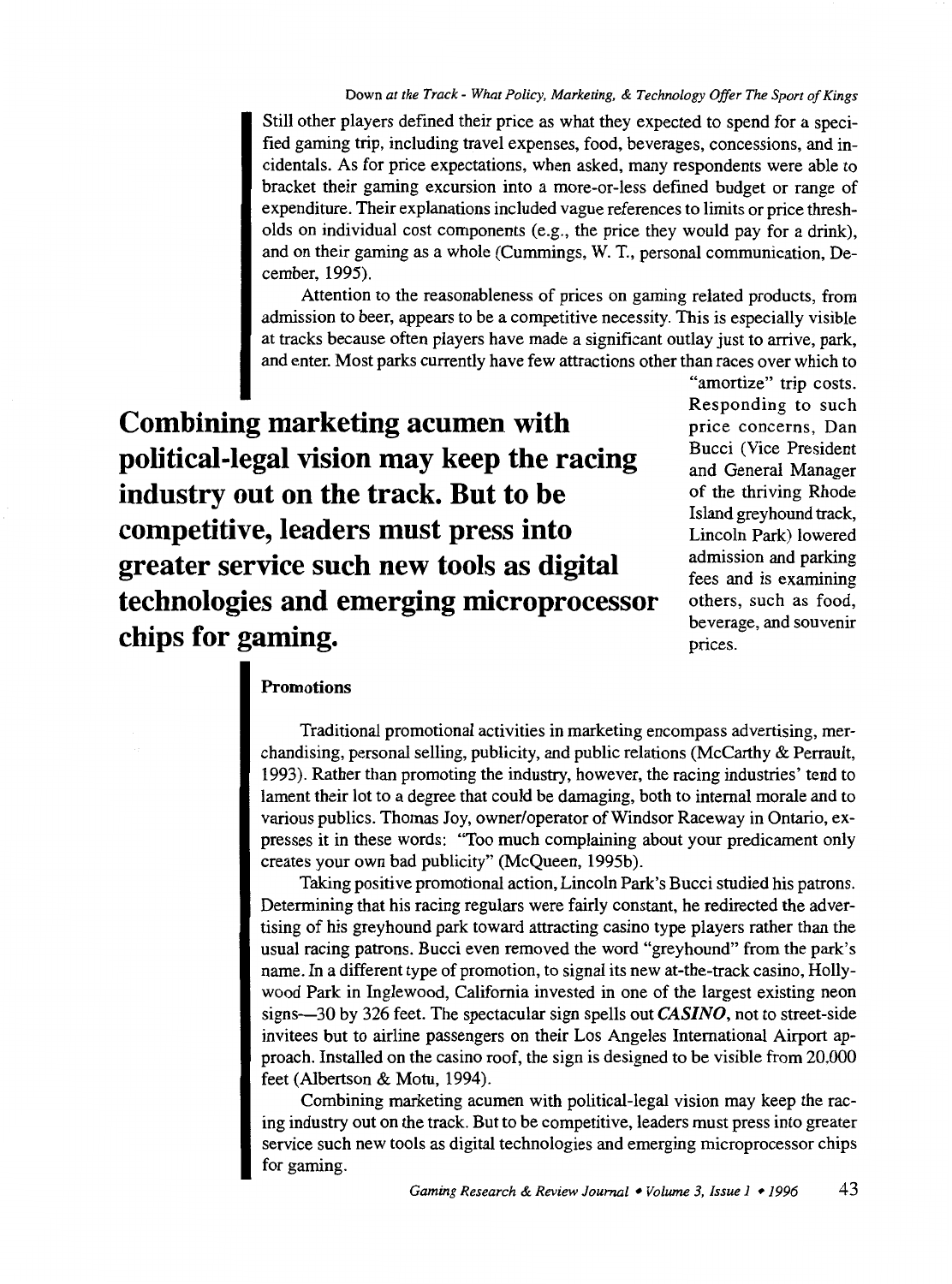### **Technology Applications**

The third of the trio of racing industry tools is applied technology. In the broadest view, technology is science applied to doing things. Applied computer and communications technologies have advanced racing sports in countless ways, from the totalizer systems in use for integrated parimutuel betting to satellite video distribution. Racing industries technologies largely converge on applications for game distribution, information management and communications, gaming tracking and controls, and games themselves (e.g., video poker machines). Though technologies new to racing offer benefits for track business success, their adoption is progressing only spottily. Hesitation may be related to cost and to the fact that some technologies, such as digital signal processing of racecasts using satellites, are in only an emerging phase of development and availability. Other reasons that certain technologies have been slow to penetrate racing include traditions, racetrack space restrictions, and, of course, the marketing and political-legal challenges discussed in the foregoing.

Track legislation and regulation, marketing, and enabling technologies have resulted in a tiering of racetrack gaming into four technology frames or formats, as illustrated in Table 3's matrix. Referring to the numbered rows, these formats are (1) non-track or off-track betting outlets, (2) tracks with gaming terminals, (3) tracks and adjacent stand-alone gaming facilities such as card parlors, and (4) tracks with an integrated casino (formats adapted from Doocey, 1995b). Lines of difference also can be drawn according to the games played, as suggested by Table 3 column headings. The following section provides an outline of important technology applications (see columns A-D in Table 3).

### **A-1. Simulcasting**

Simulcasting and off-track betting (see below) seem to be as much legal entities as technologies. For racing, applications are the foci. In a simulcast race, video signals of the racetrack action are transmitted to one or more other locations simultaneously with the live action. Similarly, races from other tracks can be piped in and displayed as live races from one or more other tracks. North America's racing industries long resisted simulcasting due to industry and policy-maker fears that bettors would stop coming to their tracks to wager. United States simulcasting levels have thus lagged behind levels in racing centers of Europe, Asia, and Australia. Simulcasting participation in the United States today is relatively widespread because the racing community finally has "learned to accept the economic reality of parimutuel sports in the 1990s" (McQueen, 1995b).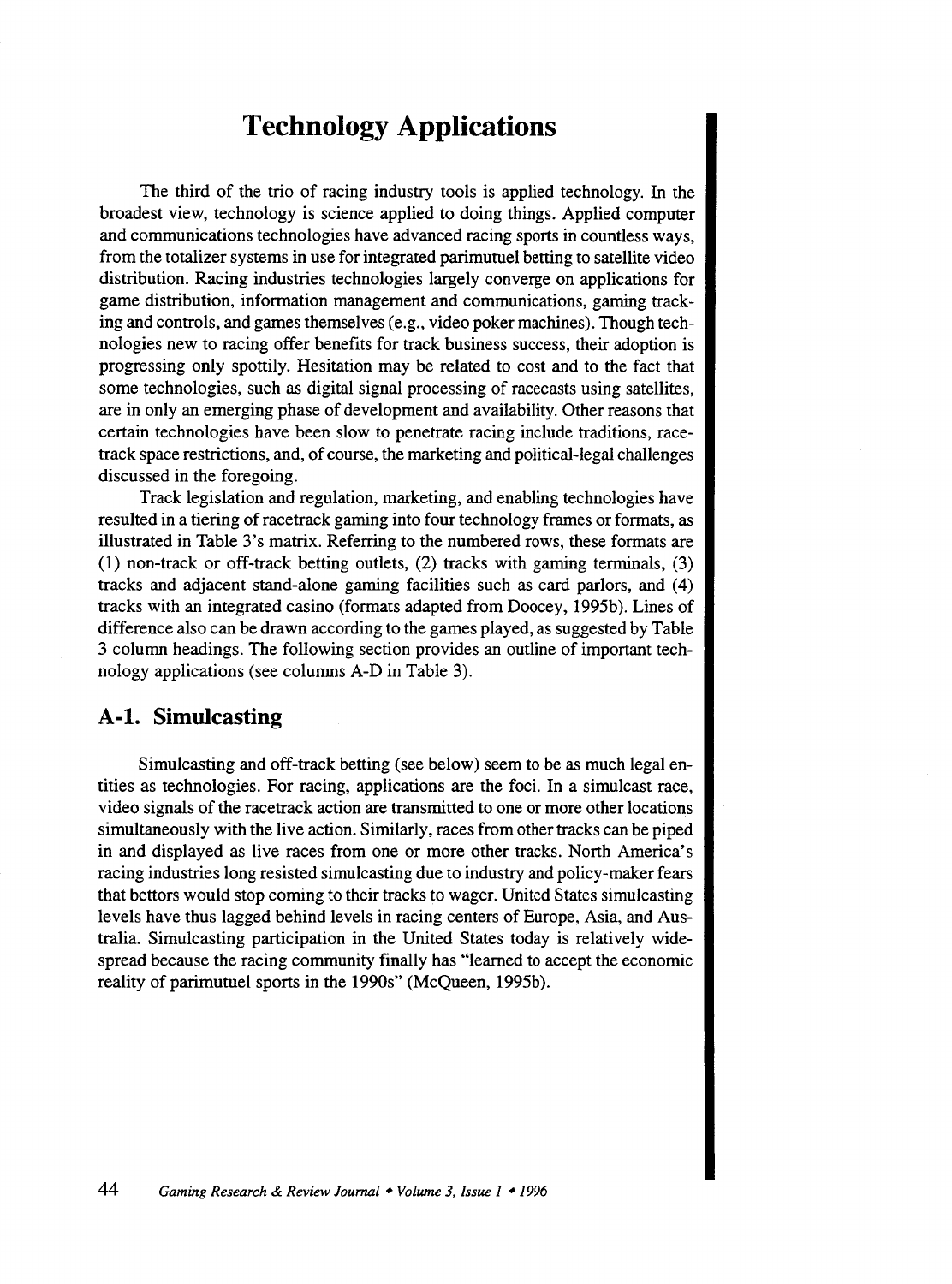

Yes = Format at left would be likely to implement the technology in corresponding column.<br>No = Format at left probably would NOT implement technology in corresponding column.  $No =$  Format at left probably would NOT implement technology in corresponding column. Maybe = Format at left may or may not implement technology in corresponding column.

### A-2. **Off-track betting (OTB)**

Off-track betting, an outgrowth of intertrack betting, is an extension of the betting pool from the track of origination to the simulcast site. Included under this heading are intrastate intertrack betting, interstate intertrack betting, race and sports book action, tete-theaters, and telephone betting. OTB networks have existed for years but are realizing recent growth as interest in gaming and the number of jurisdictions permitting simulcasting and OTB have soared. Dr. Gary Vallen (1993) states the following about OTB (see figure 5):

*"Although there is much fanfare associated with high-profile legislation (lotteries, card rooms, and casinos), little is heard about off-track betting. It is therefore interesting that OTB* has *grown the most during the past decade. In 1983 only 18 states offered OTB; by 1993 that number* had *risen to 38, for a 111 percent growth rate.* "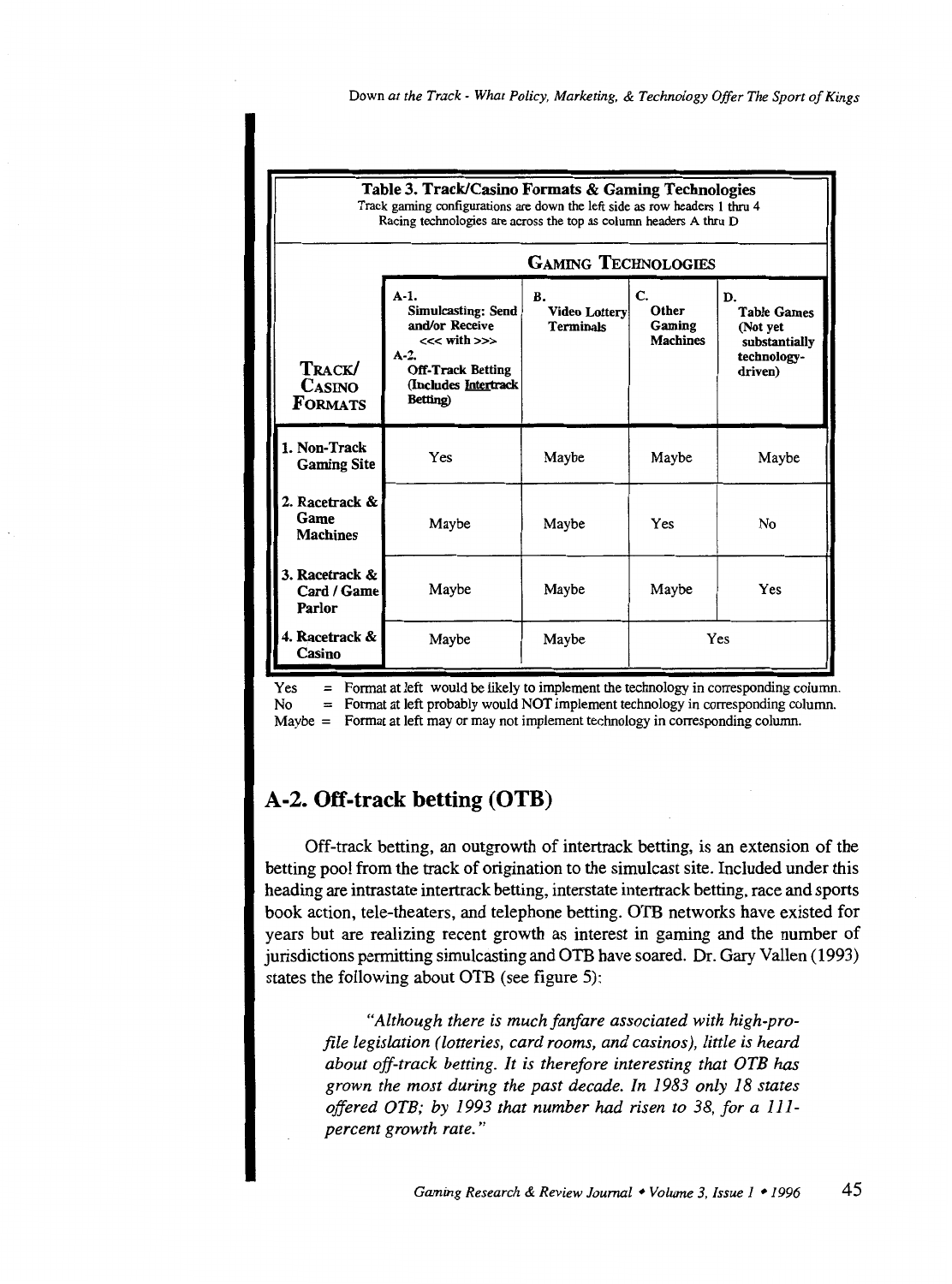

#### Simulcasting with OTB

The pivotal capability of racing distribution systems technologies is the transformation of separate pools of live racing—the tracks themselves—into widely available, easily-tappable networks of betting opportunities. The bottom line is that simulcasting/OTB access and exposure appears to result in a greater gaming handle for racing. Typical evidence comes from Maryland's harness racing handle. In 1993, Maryland was the sole state to have an increase in harness racing wagering, which they attribute to both off-track wagering and full-card simulcasting (McQueen, 1995a). Executives at the Del Mar track in California reference two measures of success with their 1994 simulcast network. First, track handle was up 22 percent. Second, at season's end, the track was able to issue nearly a million dollars of retroactive payments to all purse earners (Siraco, 1994).

As a means of enhancing revenue, simulcasting with OTB has changed the face of racing in at least four specific ways: (a) expanding racing's access to patrons (b) cross-marketing opportunities (c) providing a more patron-oriented betting experience, and (d) enlarging the potential return on investment.

(a) Expanding racing's access to patrons. Racing simulcasts open the betting opportunity from one track to an enormously larger pool of patrons, offering them exposure and easy access. Betting is no longer restricted to only the track of origin, or even to intertrack betting, but is widely available, potentially being implemented wherever gaming systems are permitted.

The next step, race simulcasting and OTB at home would represent the ultimate access and convenience. If the fans are not coming to the track, why not bring the track to their living rooms? At this time,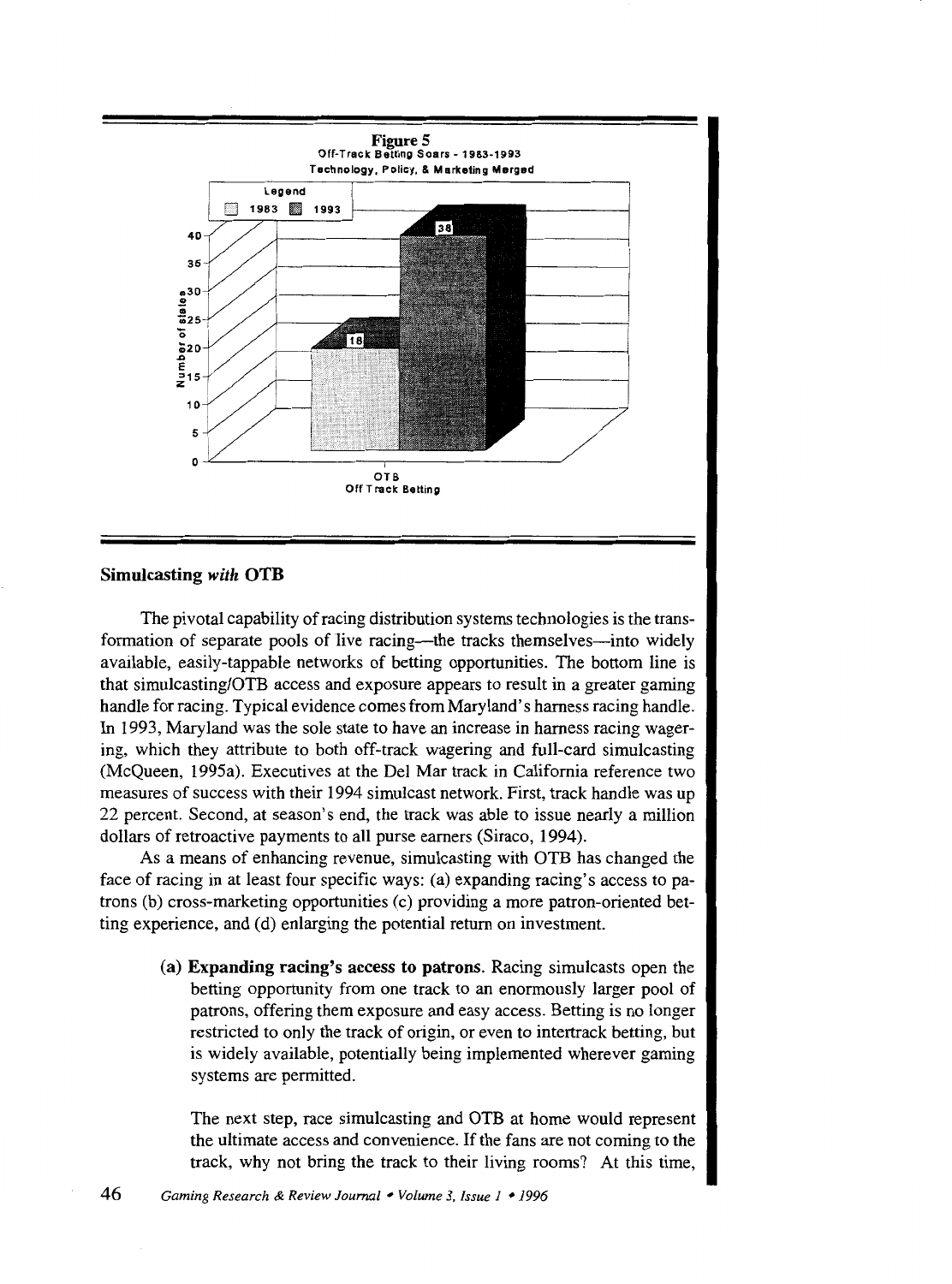#### Down *at the Track- What Policy, Marketing,* & *Technology Offer The Sport of Kings*

typically such arrangements are only beta-sites or tests. Also, the execution of betting from home often is fairly low-tech relative to the state of the art in automated information and transaction capabilities. For example, a home betting system may simply be a phone call connecting the race wagerer with a human order-taker. But soon, depending on legislation, selected races should be available through one or more home outlets, whether borne by the phone system, a combination of phone and personal computers, local cable TV transmission, or emerging technological hybrids such as on-demand digital video. Already several cable companies are working on interactive channels just for horse racing (Burris, 1993, p. 331; Grossman, 1995; Paskevich, 1994). And Prodigy Services Company boasts an on-line horse sports bulletin board on which PC users discuss wagering strategies, etc.

- **(b) Cross-marketing opportunities.** A second benefit of simulcasting/ OTB is cross-marketing. If track attendees become casino gamers, conversely, marketing experts see the opportunity of turning lottery, poker, casino, and other gaming customers into racing fans with various formats of OTB. (This concept was featured as a major session at the 1994 World Gaming Congress in Las Vegas.) For example, the strategy for publicly-owned Hollywood Park in Inglewood, California is adding a card club to bring supplemental gaming to the tracks and promote racing to a broad segment of gamers alongside other gaming.1 Predicts R. D. Hubbard, chief executive of the Park, "The racetrack will bring people into the casino, and the casino will bring people to the racetrack" (Hubbard, 1995; Moshavi, 1994).
- (c) **Providing a more patron-oriented betting experience.** A third important benefit of simulcasting/OTB is that it adds interest, choice, and value to racing as gaming and entertainment. Casino players often are accustomed to gaming that moves at a constant pace, from the anxious tempo of live craps, to the rhythm of well-funded slot play. Jerry Carroll, owner of the Kentucky racetrack, Turfway Park, describes this simulcasting benefit in these words (McQueen, 1995b): "Live racing by itself cannot stand up to the competition; it is too slow. Simulcasting is built for the customer; it creates more value ... We need to give fans a choice." Coupling OTB and full-card simulcasting, a dedicated player potentially could play 14 racetracks and 100 or more races a day, from 9 AM EST, to 11 PM PST. Although some refer to this penchant for speeding up the time between races with the derogatory term "McRacing," fans appear to be responding favorably (Hovdey, 1994).
- **(d) Enlarging the potential return on investment.** A fourth set of advantages of simulcasting with OTB is that simulcasting races to the facility from other tracks can supplement the track's product line. One or more incoming simulcast signals can provide the track, sports book, or other game outlet an ongoing "card" of races on which patrons can wager. Previously, tracks not open for the entire day, and those not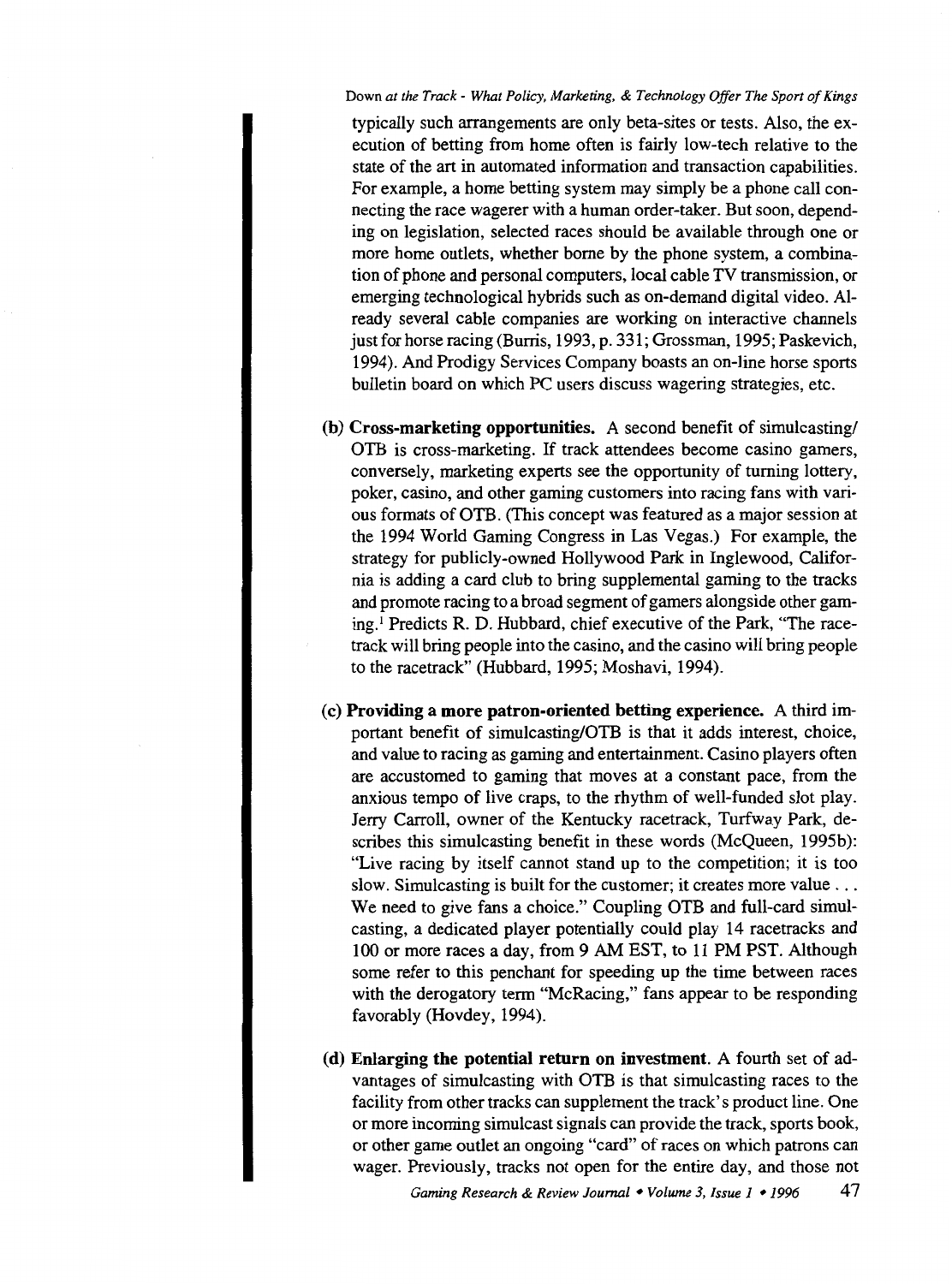open year-round for live racing, had only limited opportunities to earn revenues and purse funds. The enormous facilities otherwise would sit idle when each day's local races ended and during off-seasons. Instead, today it is increasingly common for a betting facility to offer five or more different racing programs over the course of a day and evening, including simulcasting cards to and from other tracks.

As regulations permit, tracks can sell their local race signal to others as an added revenue source. Using satellite systems (especially the newer digital signal processing), aggressive cooperating segments of the racing industry are finding international trade opportunities in enhancing and ex-

panding racing seasons here and abroad. For those who wish to provide live racing action around-the-clock all year, a selection of signals from existing satellite-linked racing centers in Austral-Asia, Western Europe, and even Africa (e.g.,

... **race industry stakeholders will need cooperation, intelligence, and foresight in politics and policy-setting, marketing management, and technology applications** ... **tools to position their products as accessible and desirable gaming industry choices.** 

Kenya, Nigeria) can make this a reality. Already, races simulcast from Hong Kong have proven popular in Canada and California. Of course, these same world-spanning centers are potential buyers of United States race signals (McQueen, 1995b).

While simulcasting and OTB permit wagering at the track on races that originate elsewhere, columns B, C, & D of Table 3, discussed below, highlight technology-driven wagering machines that bring **nonrace wagering** to the track.

### **B. Video Lottery Terminals**

Column B of Table 3 focuses on video lottery terminals (VLTs). As VLTs are an increasingly popular vehicle for the distribution of lottery wagering, some racetracks now permit them on premises as an adjunct to race wagering. VLTs compose a separate category of wagering for racetracks because of their potential widespread acceptance (Zielinski, 1994). All but approximately a dozen of the fifty United States now have a state lottery (which can include on-line lotto, passive games, keno, on-line numbers, instant games, and VLTs) (Vallen, 1993).

Why VLTs? "Casino's are carnivores by nature and race tracks are low on the food chain," explains Lincoln Park's Bucci. In that his track is in the very backyard of *Foxwoods,* currently the world's largest casino, how does Lincoln Park survive? "Without the VLTs, we would have been dead long ago" contends Bucci (Doocey, 1995b). Fighting fire with fire is believed necessary in the face of casino and related competition. In fact, with VLTs, Bucci's track now may be the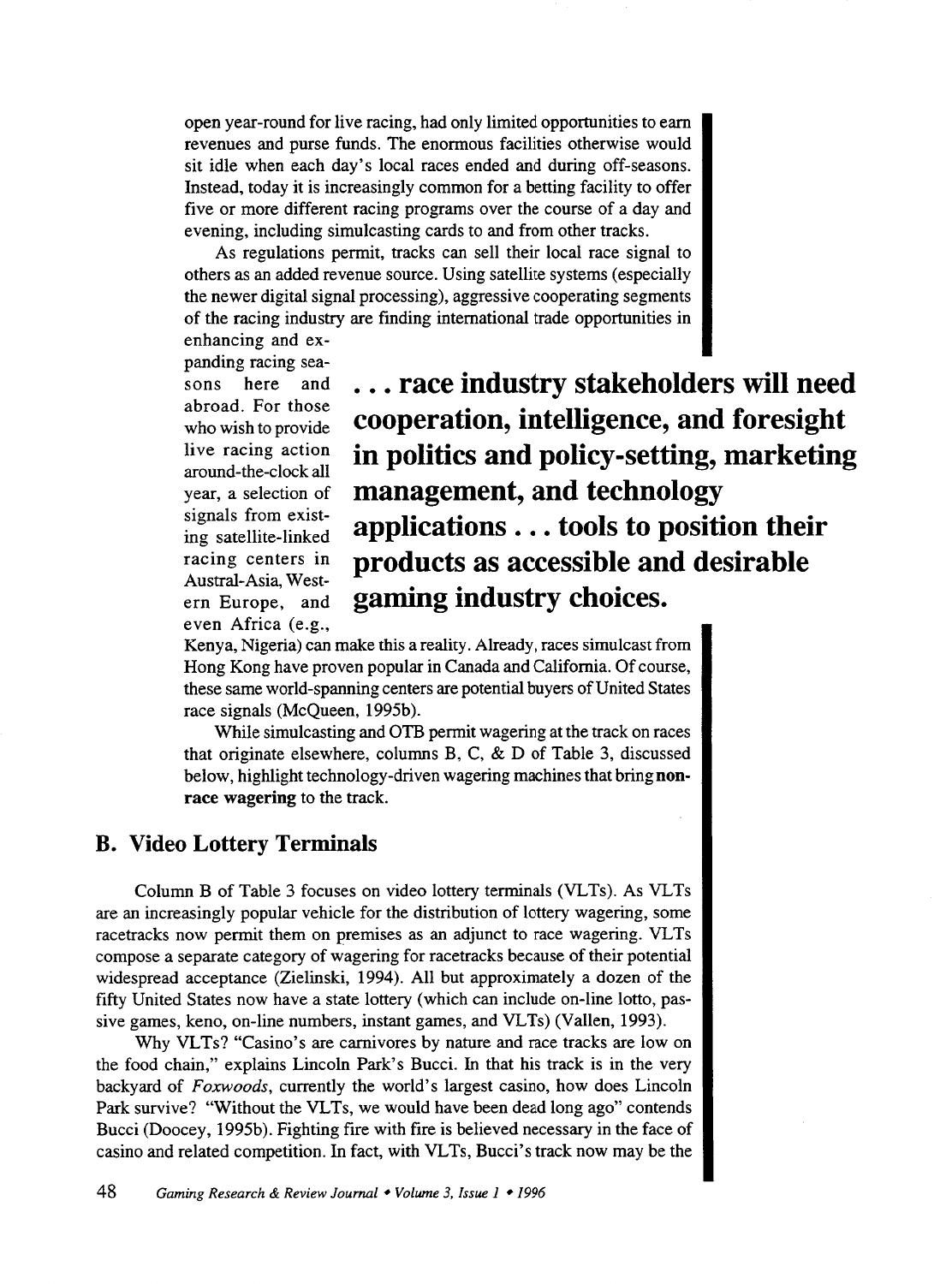most successful parimutuel facility in New England, drawing approximately 150,000 people each race day. Today, the VLTs provide \$2.8 million in handle each racing week, of which the track nets \$600,000 to \$800,000. The 10 percent of VL T proceeds dedicated to the race purse have produced some of the United States' highest greyhound race purses. This has made the track a "magnet" for the top racing talent, which in tum, attracts wagering (Doocey, 1995b).

### **C. Other Gaming Machines for Integrated Gaming Facilities**

In addition to VLTs, a host of race-betting enhancements, terminal-based non-racing games, and waves of new game features are now or soon will be available to track operators (Table 3, column C). Implementation of some of these technology applications must pend enabling legislation and marketing decisions. This section describes specific characteristics of selected systems with particular applicability to the evident needs of the racing industry.

### Self-Serve

Attributed primarily to *convenience* and *exposure,* self-serve gaming systems appear to be a trend in themselves. Many gamblers are introduced to gaming via the autonomy of slot play and appear to find comfort with self-serve gaming. This may be a factor especially as an alternative to conducting transactions faceto-face at a racetrack betting window. Typical emerging self-serve enhancements include in-machine bill changers, coinless machines, and player-accessible systems to read accrued points for player club premiums (Butterworth, 1995).

Instant ticket vending machines (ITVM) are self-serve lottery machines now authorized in tests in 24 state lotteries (see VLTs, above). In evidence of their popularity, the Colorado Lottery pushed annual sales up by 36 percent with ITVMs. Virginia ITVM outlets reported an average yearly sales increase of 45 percent; supermarkets there averaged a 70 percent sales increase. Yet results suggest little cannibalization of existing over-the-counter ticket sales volume (Doocey, 1995a).

### Multi-Games Systems-Synergy

The thrust of terminals now going into many tracks is multi-game systems. In addition to racing, several machines currently can offer any one of up to sixteen casino-style video games (e.g., blackjack, poker variations) all on a touch screen menu. Players benefit with multiple game systems by having the convenience, value, and fun of more choices. Operators gain flexibility, can hedge their investments, and are providing a tantalizing product to both the casual and serious gaming patron. With multi-game systems, players seem more inclined to stay, play, and spend. For example, retail outlets report that VLTs that also offer Keno often result in patrons lingering longer and spending more on non-lottery products than they did with either lottery-only machines or with tickets sold over-the-counter (Motu, 1995b).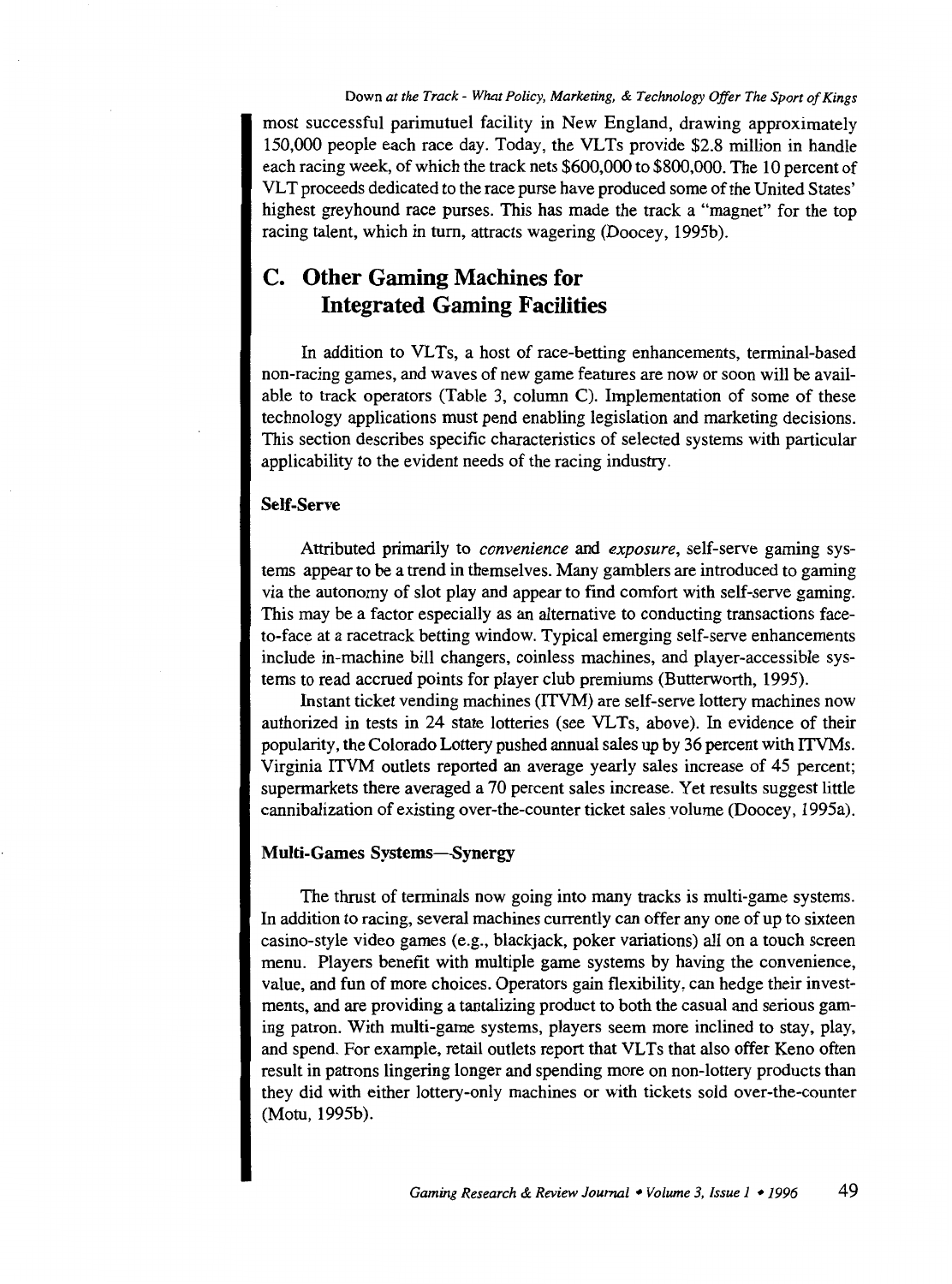### **Picture-in-Picture**

Picture-in-picture (PIP) is the term for a window within a display screen that can carry a completely different signal from that on the larger screen, such as a separate TV channel. PIP provides the opportunity for multi-game simultaneous entertainment, beyond just the option of selecting a single game from one or more available games. Figure 6 depicts a simulated look at GG Baron, Incorporated's "Multimedia Slots" PIP. With this technology, players can wager on a race at the same time they watch a separate in-display race, or perhaps, watch their favorite television program, the news, or an in-house movie. PIP systems also lend track operators the opportunity to tutor, advertise to, and otherwise communicate with players on-line via the in-game PIP screen without the need to terminate gaming activities (Motu, 1995b).

**Figure 6. Technological Future: Slot machine** 



Technologies integrated into physically more-petite game machines can be arranged in areas such as retrofitted racetrack lounges where limited space must be used effectively. For example, Video Lottery Consultants, Inc. offers a scaleddown version of their video gaming machine that features *RaceBet* ™ integrated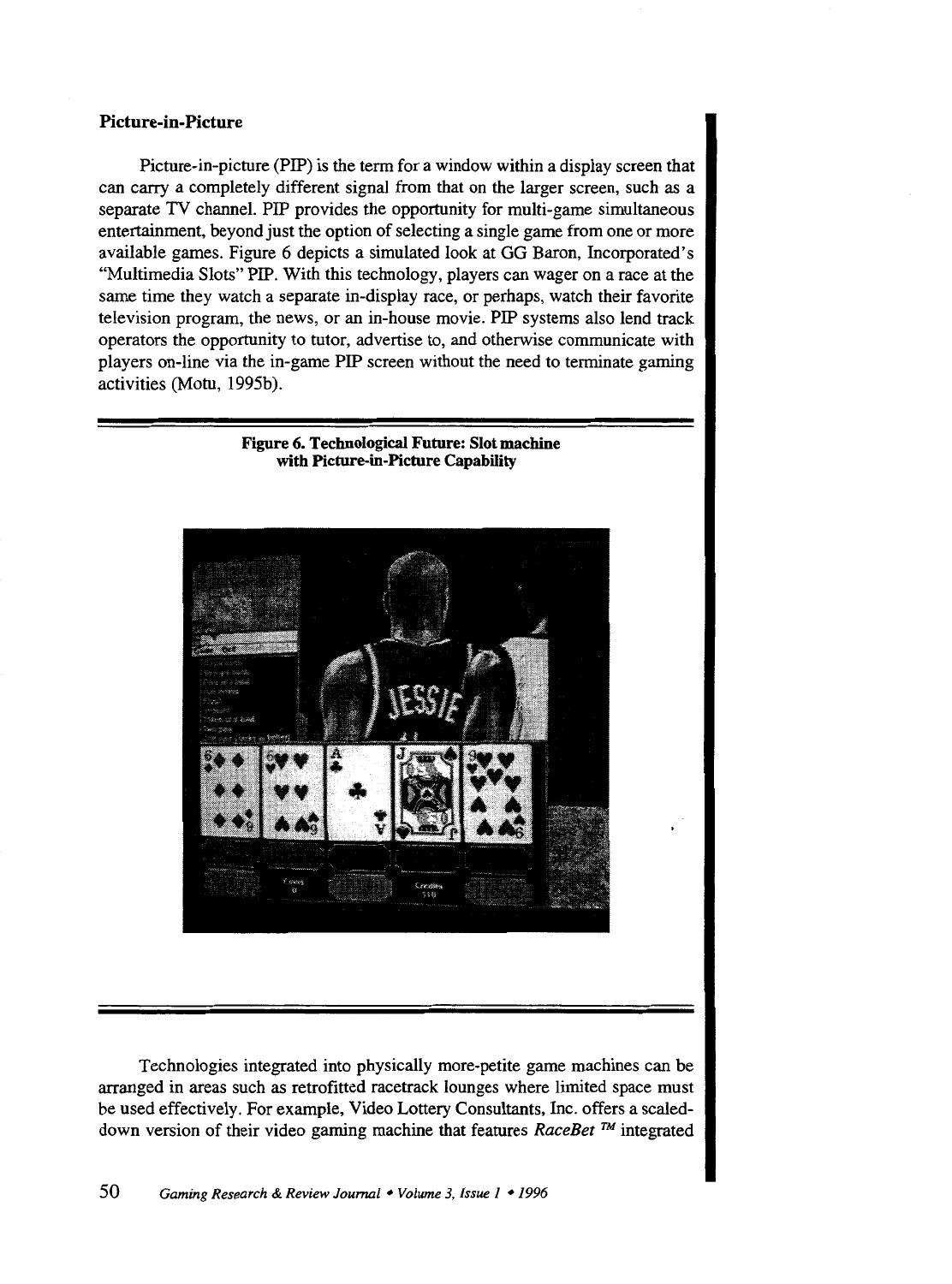parimutuel wagering technology. Machines so-designed often are suitable for table, counter, or wall mounting (Jerrett, 1995).

#### **Faster Gaming, More Gaming**

Other technology trends are features to make gaming systems easy, attractive, and productive. Typical technologies are featured in *GTECH'sAmTote* products. To facilitate completing a bet entry in minimum time, their *SprintBet™* selfservice betting terminals include keyboards designed to guide player decisions, helpful display prompts for novice bettors, and a choice of English or Spanish languages on screens (Motu, 1995a).

### **D. Table Games and Racing**

In the last column of Table 3, column D, the subject of table games at tracks is raised. Availability of table games at the races can differentiate gaming operation formats. For example, table games would be present in tracks with or adjacent to card parlors and also would be available at tracks containing or adjacent to casinos with gaming pits. (Also, of course, card clubs or casinos not near tracks may include race betting via race simulcasting.) The greatest importance of live table games to racetrack operators may be the cross-marketing potential. Hollywood Park executive Bruce Rimbo explains that it is his experience that parimutuel gamblers and card players are alike in preferring games requiring a degree of skill and expertise. Consequently, Rimbo theorizes that exposure of card players to races grows the number of race players (Doocey, 1995b).

# **Conclusion-and Down the Stretch They Come!**

The horse and dog racing industries are at a developmental crossroads. Choices can be obscured as racing industry issues increasingly are enveloped in the tempestuous environment of gaming in general. But the crossroads offer at least two alternatives for the future. One path is business as usual, wherein racing industries remain semi-segregated players in the larger gaming picture, disregarding patrons and endlessly infighting. This route is resulting in declining figures in racing attendance and racing handle. Those on this path seem unaware that a race can be distilled by technology to nothing more than an inexpensively-distributed, random-number-generated simulated video lap around a virtual reality track. Such a development could place the racing industry in a claiming race with "imagineers" from firms like Disney, International Game Technologies, and Sega (Moore, 1995). If the game-makers gain the upper hand, thundering fields of very real, very costly 3-year old Thoroughbreds, and the tracks and subindustries they require and support, soon may be only a memory.

Alternatively, this paper reveals evidence that decision-makers for some racetracks are taking a second path. They recognize a new competitive playing field created by the rapid expansion of legalized gaming, changing consumer prefer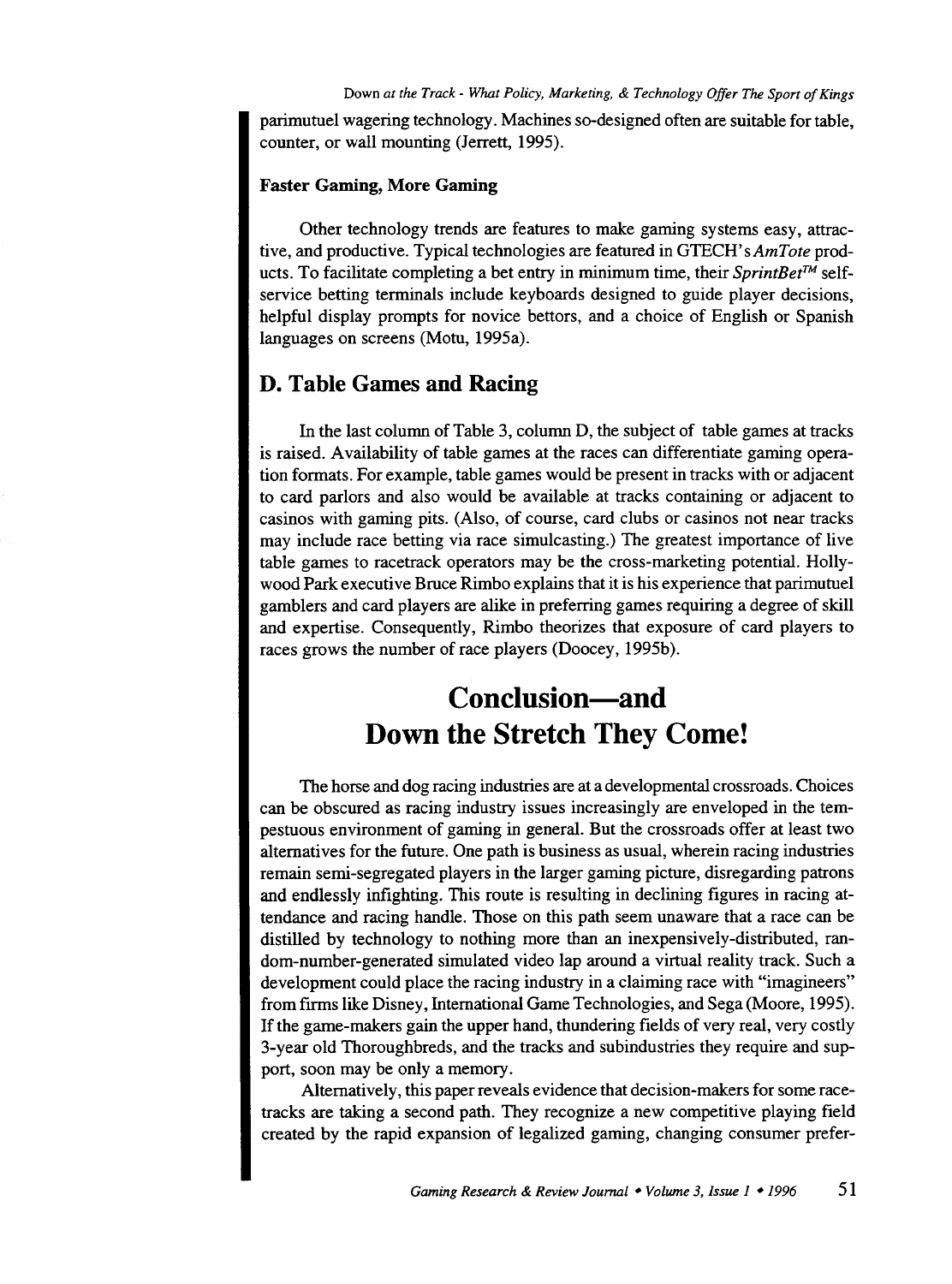ences, and applied technologies. Along the second road, race industry stakeholders will need cooperation, intelligence, and foresight in politics and policy-setting, marketing management, and technology applications. Together, these elements offer racing industries leaders the strategic tools to position their products as accessible and desirable gaming industry choices.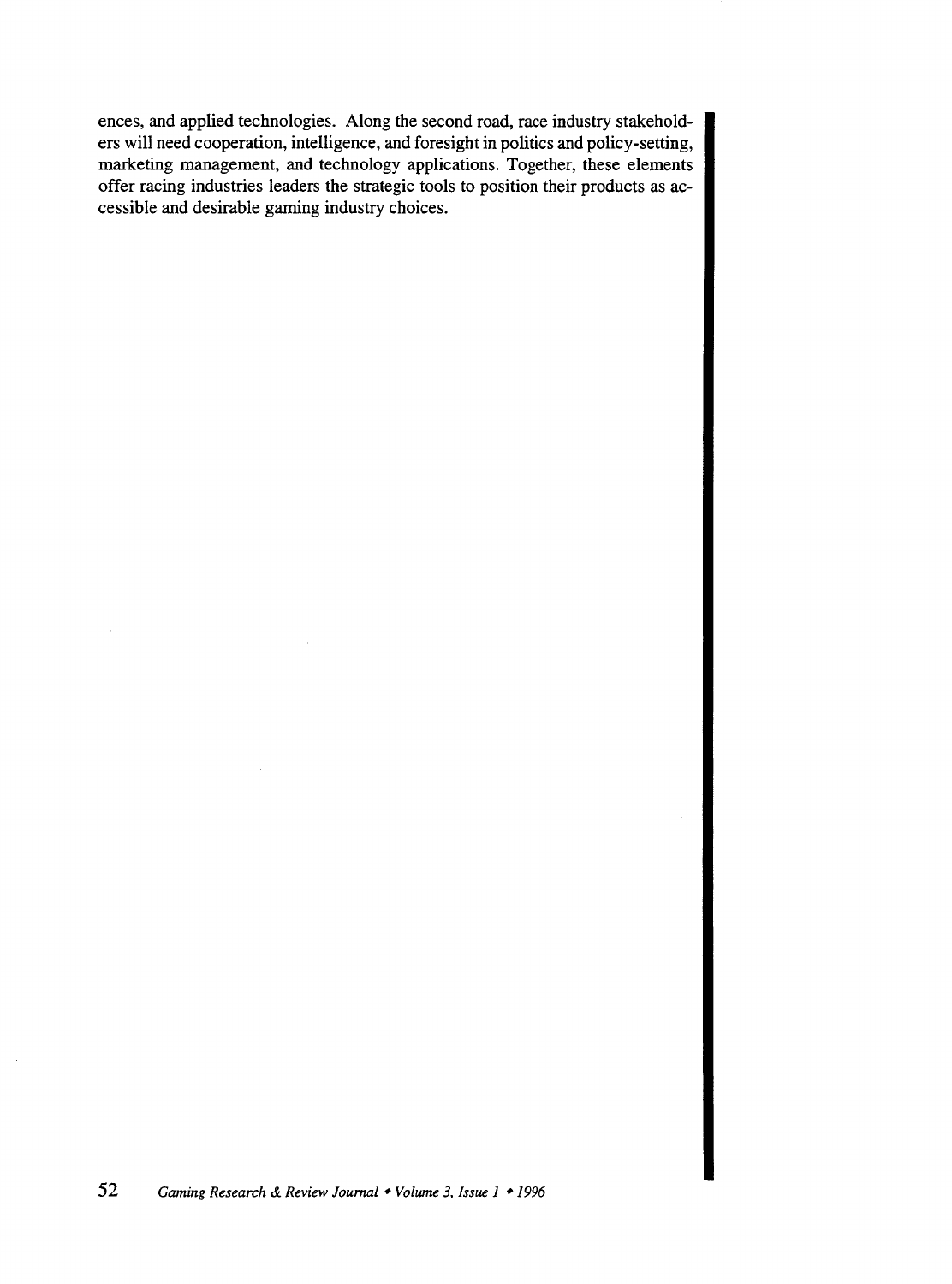Down *at the Track- What Policy, Marketing,* & *Technology Offer The Sport of Kings* 

### **References**

Albertson, Kim, & Motu, Nick. (1994, September). *Gaming Insider.* GAMING PRoDucrs & SERVICES 2 (9), pp. 29-36.

Bates, Ray, (October 5, I994). *Why should our players give us their money?* INTERNATIONAL GAMING & WAGERING BUSINESS,  $15(10)$ , pp.  $112-115$ .

Bello, Daniel C. & Etzel, Michael J. (I985). *The role of novelty in the pleasure travel experience.*  JOURNAL OF TRAVEL RESEARCH, SUMMER, 20-26.

Burris, Daniel. (I993). TECHNOTRENDS: How TO UsE TECHNOLOGY TO Go BEYOND YouR CoMPETITION. New York: Harper Business.

Butterworth, Christine. (1995, March). *ICE report and worldwide news.* INTERGAMING, 1 (2), pp. 3-I4.

Cook, Roy A., & Yale, Laura J. (I994). *Changes in gaming* and *gaming participants in the United*  States. GAMING RESEARCH AND REVIEW JOURNAL 1 (2), 15-24.

Dodril, Ed. (1994, October 14). *Is horse racing still the King?* Las VEGAS SUN, pp. 2A, 2C.

Doocey, Paul. (1994, October 5). *NYC OTB: Moving up from the back of the pack?* INTERNATIONAL GAMING & WAGERING BusiNESS, IS (10), pp. 48, 50, 63.

Doocey, Paul. ( I995a, March I). If *people won't come to the lottery* ... *then bring the lottery to the people.* INTERNATIONAL GAMING & WAGERING BUSINESS, I6 (3), pp. 38, 40.

Doocey, Paul. (I995b, January I). *Tracks: Not just racing anymore.* INTERNATIONAL GAMING & WA-GERING BusiNESS, I6 (I), pp. 30, 32, 34.

Grossman, Andrew. (1995, AprilS). *The interactive era.* THE BLOOD-HORSE. I2I (14), p I7I6.

Hovdey, Jay. (1994, March I2). *Final tum: McRacing.* THE BLOOD-HORSE. 120 (1I), p. 1362.

Hubbard, R. D. (1995, January 18). *Final turn: Racing's changing environment*. THE BLOOD-HORSE. I2I (4), p. 5I8.

Jerrett, Jennifer A. (I995, March). *IGBE- Expo products and technologies.* GROGAN CASINO REroRT4  $(3)$  pp.  $15-17-21$ .

Levitt, Theodore. (1975, September-October). *Marketing Myopia*. HARVARD BUSINESS REVIEW, 1.

Manning, Sue. ( 1993, August 19). *Horse racing's future questioned.* LAs VEGAS REviEw JOURNAL, p. 5B.

McCarthy, E. Jerome, & Perreault, William, Jr. (1993). BASIC MARKETING (11TH EDITION). Boston, MA: IRWIN.

McFadden, Tim. (1995, March 25). *Slots make players HAPPY!* GAMING ToDAY 20 (12), pp. 1, 25.

McQueen, Patricia A. (1995a, March 1). *Harness industry weak but steady.* INTERNATIONAL GAMING & WAGERING BusiNESS, 16 (3), pp. I, 58, 63.

McQueen, Patricia A. ( 1995b, March 1 ). *Simulcasting is becoming a matter of course.* INTERNATIONAL GAMING & WAGERING BUSINESS, 16 (3), pp. 60-62.

Mobilia, Pamela. (1992). Trends in gambling: The parimutuel racing industry and effects of state lotteries - A new market definition. JOURNAL OF CULTURAL ECONOMICS I6 (2), 51.